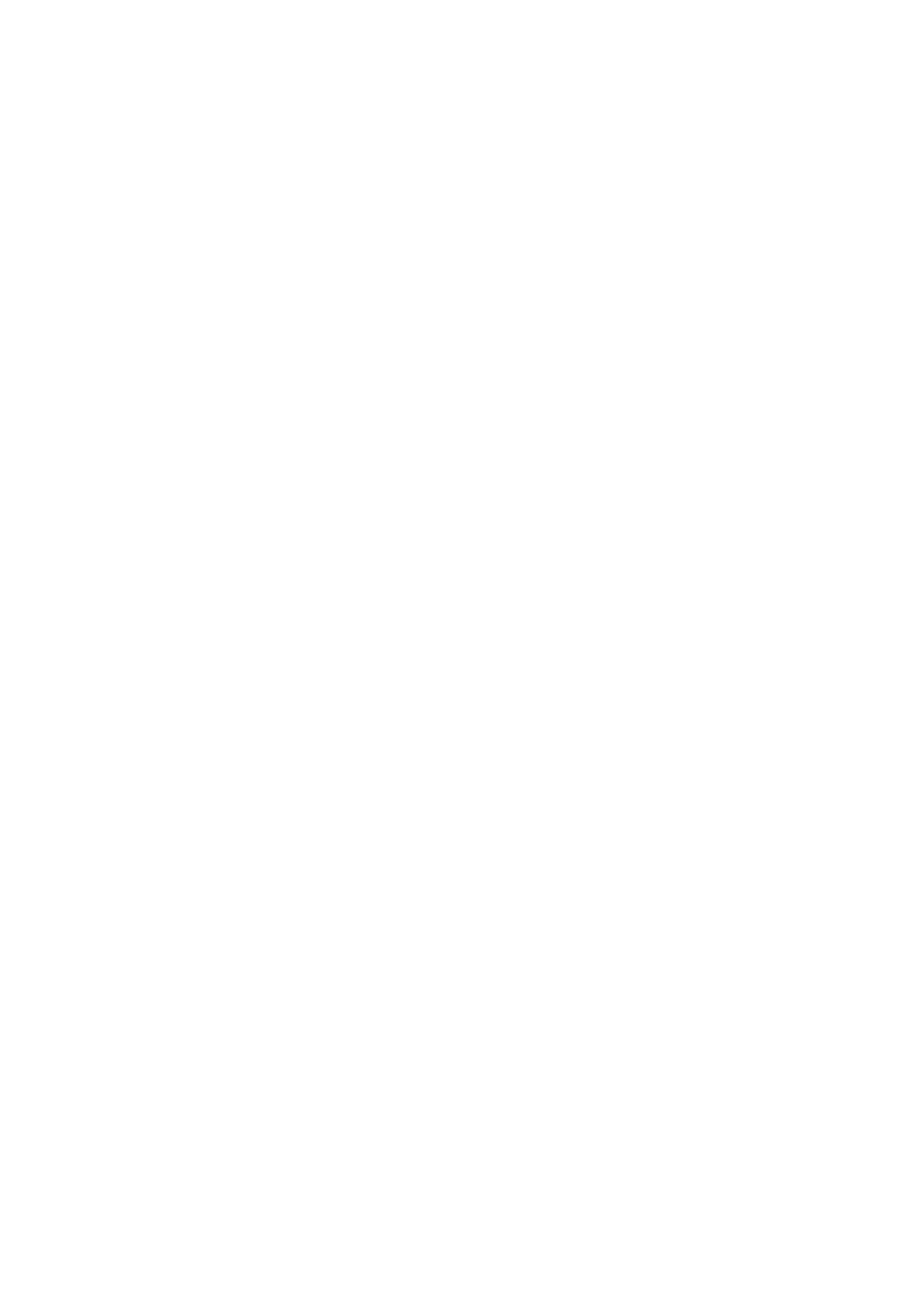# **Contents**

| Element 1:        |                                                                          |  |  |
|-------------------|--------------------------------------------------------------------------|--|--|
|                   | 1.1                                                                      |  |  |
|                   | 1.2                                                                      |  |  |
| <b>Element 2:</b> |                                                                          |  |  |
|                   | 2.1                                                                      |  |  |
|                   | 2.2                                                                      |  |  |
|                   | 2.3                                                                      |  |  |
|                   | 2.4                                                                      |  |  |
|                   | 2.5                                                                      |  |  |
| <b>Element 3:</b> |                                                                          |  |  |
|                   | 3.1                                                                      |  |  |
|                   | 3.2                                                                      |  |  |
|                   | 3.3                                                                      |  |  |
|                   | 3.4                                                                      |  |  |
|                   | Location Requirements for Community and Recreation Facilities  10<br>3.5 |  |  |
| Element 4:        |                                                                          |  |  |
|                   | 4.1<br>4.2                                                               |  |  |
|                   | 4.3                                                                      |  |  |
|                   | 4.4                                                                      |  |  |
|                   | 4.5                                                                      |  |  |
| Element 5:        |                                                                          |  |  |
|                   | 5.1                                                                      |  |  |
|                   | 5.2                                                                      |  |  |
|                   | 5.3                                                                      |  |  |
|                   | 5.4                                                                      |  |  |
| Element 6:        |                                                                          |  |  |
|                   | 6.1                                                                      |  |  |
|                   | 6.2                                                                      |  |  |
|                   | 6.3                                                                      |  |  |
|                   | 6.4                                                                      |  |  |
|                   | 6.5                                                                      |  |  |
|                   | 6.6                                                                      |  |  |
|                   | 6.7                                                                      |  |  |
|                   | 6.8<br>Wind.                                                             |  |  |
|                   | 6.9<br>6.10                                                              |  |  |
|                   |                                                                          |  |  |
| Element 7:        |                                                                          |  |  |
|                   | 7.1<br>7.2                                                               |  |  |
|                   | 7.3                                                                      |  |  |
|                   | 7.4                                                                      |  |  |
|                   | 7.5                                                                      |  |  |
|                   | 7.6                                                                      |  |  |
|                   |                                                                          |  |  |
|                   |                                                                          |  |  |
| Element 1:        |                                                                          |  |  |
|                   | 1.1                                                                      |  |  |
|                   | 1.2                                                                      |  |  |
|                   | 1.3<br>1.4                                                               |  |  |
|                   |                                                                          |  |  |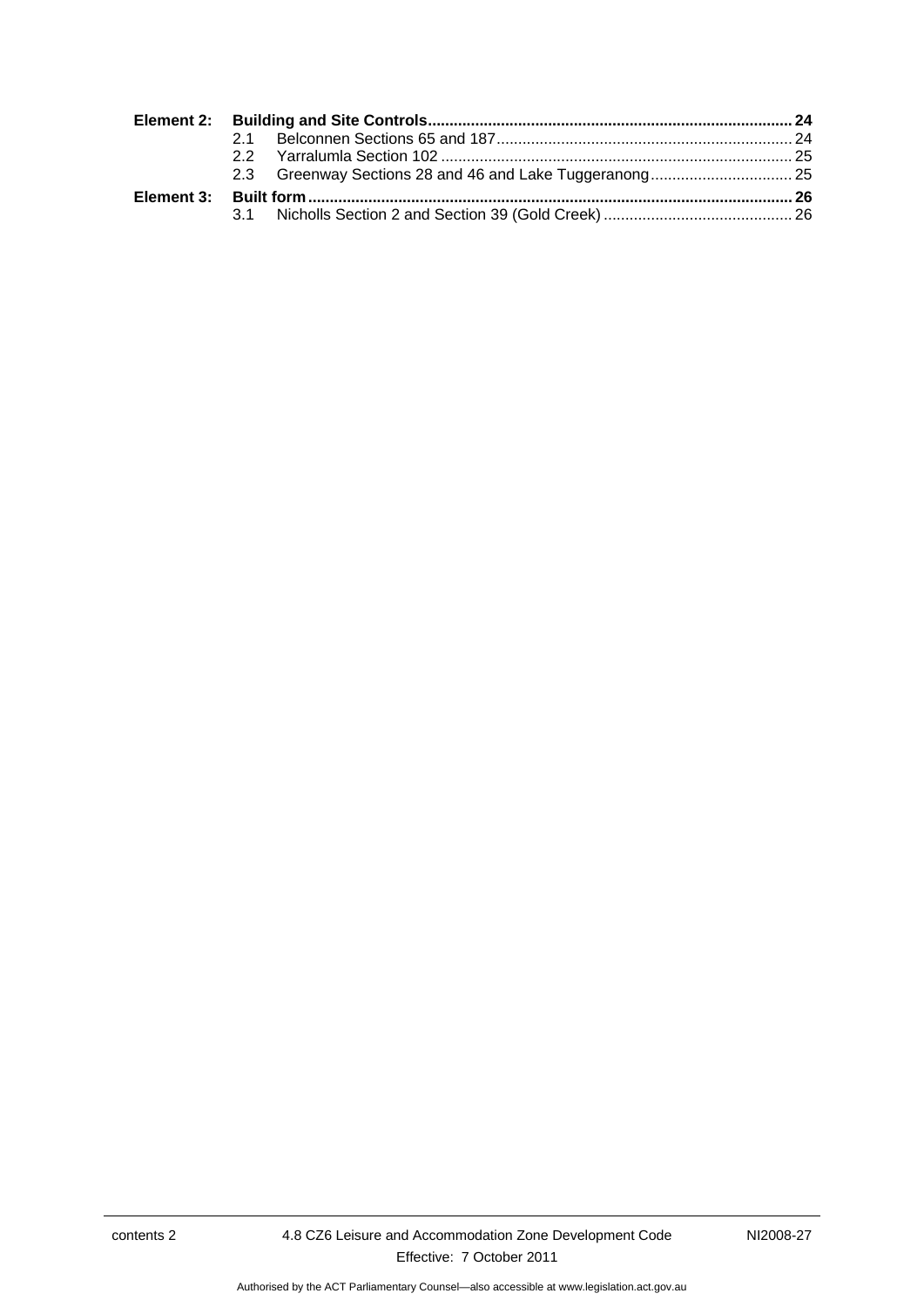# <span id="page-4-0"></span>**Introduction**

#### **Application of this code**

The CZ6 Leisure and Accommodation Zone Development Code applies to development within the all areas zoned CZ6. This code is intendedo ensure that the type and form of development within the Zone is responsive and sympathetic to the character, or proposed character, of the locality.

The CZ6 Zone provides for Residential Use in specific locations (refer CZ6 Leisure and Accommodation Zone Development Table). Additional requirements for Residential Use in these areas are included in the Residential Zones Development Code. For multi unit housing refer to part C (5) of the Multi Unit Housing Development Code. For single dwelling housing refer to the relevant provisions in the Single Dwelling Housing Development Code.

#### **Purpose of codes**

Codes provide additional planning, design and environmental controls to support the zone objectives and assessable uses in the Development Tables.

The Codes are used by the Authority to assess development applications. The Codes therefore also provide guidance to intending applicants in designing their developments and preparing their development applications.

Each Code's controls are expressed as either **rules**, which are generally quantitative, or as qualitative **criteria**.

- Proposals in the **code track** must comply with all rules relevant to the development.
- Proposals in the **merit track** and **impact track** have the option to comply with the rules or criteria, unless the rule is mandatory. Where it is proposed to meet the criteria, the onus is on the applicant to demonstrate, by supporting plans and written documentation, that the proposed development satisfies the criteria and therefore the intent of the element.
- Proposals in the **impact track** also have the option to justify any non-compliance with the rules and the criteria, unless the rule is mandatory. Where it is proposed to not meet the rules and the criteria, the onus is on the applicant to justify the non-compliance by demonstrating that the proposed development is consistent with the relevant principles of the Statement of Strategic Directions. Supporting plans and written documentation, providing consideration of the relevant Intents of the Code and the Zone objectives*,* are to accompany the development application.

#### **Structure of codes**

The CZ6 Leisure and Accommodation Zone Development Code is divided into two Parts:

**Part A – General Development Controls** provide general controls that are applicable to all development within the CZ6 Accommodation and Leisure Zone

**Part B – Site Specific Controls** provide any additional specific controls for particular areas or sites. Care is needed to check whether any specific controls apply to individual sites.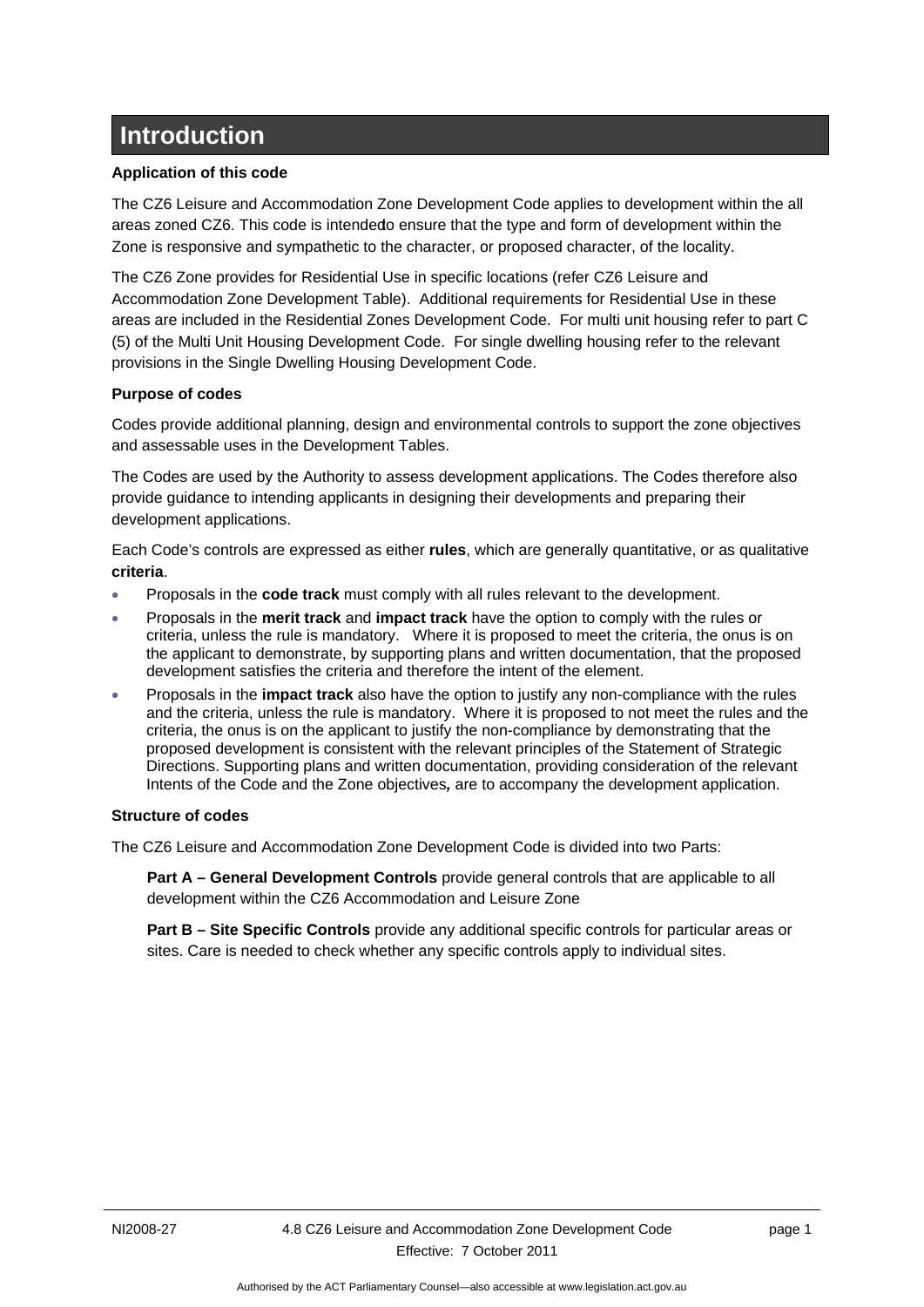Each Part is divided into sections referred to as **Elements,** although each Part may not include provisions for every Element. The Elements describe the various issues for consideration:

- 1. Restrictions on Use
- 2. Building and Site Controls
- 3. Built Form
- 4. Parking and Site Access
- 5. Amenity
- 6. Environment
- 7. Services

Each Element consists of Intents and Items under which are Rules and Criteria.

**Intent** describes the purpose of the development controls

**Rules** provide the quantitative, or definitive, controls for development

**Criteria** provide the qualitative controls for development

In some instances, there are rules that are mandatory. For clarity of use, the mandatory rules are emphasized by the following words: **"This is a mandatory requirement. There is no applicable criterion"**. Non-compliance with these provisions will result in the refusal of a development application. Conversely, the words **"There is no applicable rule"** is used when controls cannot be quantitative or definitive and only criteria exist.

Any application of a **General Code** to a development proposal is identified as part of the relevant rule or criteria.

Where more than one type of Code applies to a development, the order of precedence when there is inconsistency of provisions between Codes, as defined by the Act, is **Precinct Code**, then **Development Code**, and then **General Code**.

#### **Further information**

Please refer to the Planning Explained Guide for more information on preparing applications under the Territory Plan, including the use of assessment codes.

#### **Abbreviations**

GFA = gross floor area  $m =$  metres  $m^2$  = square metres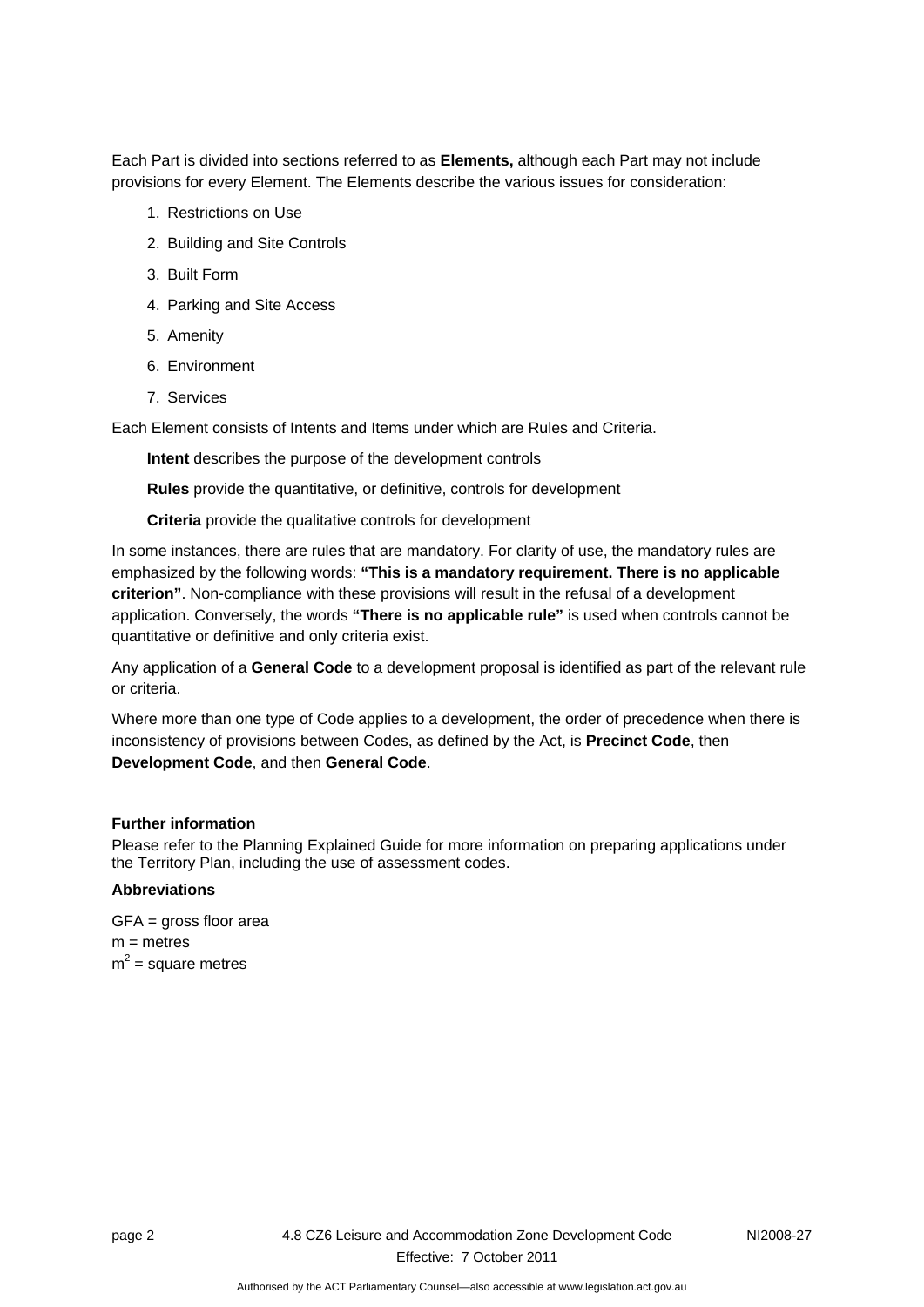# <span id="page-6-0"></span>**Commercial Zones – Overview**

The Commercial Zones are established to recognise the various functions, values and characteristics within commercial areas, and to provide a level of consistency and equity across the geographic range of commercial centres. Commercial areas are structured to reflect the principles of a hierarchical system of centres, which comprise the City Centre, town centres, group centres, and local centres.

The City Centre is also known as Canberra City or Civic.

The Town Centres include Belconnen, Gungahlin, Tuggeranong and Woden.

The Group Centres include, Calwell, Charnwood, Chisholm, Conder, Curtin, Dickson, Erindale, Hawker, Jamison, Kaleen, Kambah, Kingston, Kippax, Manuka, Mawson, Wanniassa, Weston

The hierarchy has been developed to ensure that people have a wide choice of facilities and services wherever they live or work within Canberra. Outside this hierarchy, there are other commercial areas in office parks and in corridors along main avenues. The Commercial Zones also include areas for residential mixed and multi-use development, and leisure and accommodation.

All major centres include a number of commercial zones (Table 1) to reflect the different primary functions of their core, business and services areas. The Commercial Zones are described below.

| <b>City Centre</b>                 | CZ1 CZ2 CZ3 Zones |
|------------------------------------|-------------------|
| <b>Town Centres</b>                | CZ1 CZ2 CZ3 Zones |
| <b>Group Centres</b>               | CZ1 CZ2 CZ3 Zones |
| <b>Local Centres</b>               | CZ4 Zone          |
| Office sites outside centres       | CZ2 Zone          |
| <b>Mixed Use Areas</b>             | CZ5 Zone          |
| Leisure and Accommodation<br>areas | CZ6 Zone          |

**Table 1: Location of Commercial Zones** 

## **CZ1 Core Zone**

This Zone is the main business core of higher order commercial centres and is the primary location of shops, non-retail commercial uses, restaurants, commercial accommodation, and indoor entertainment facilities. Residential and community uses are also permissible, subject to design and siting to minimise incompatibility with primary uses.

## **CZ2 Business Zone**

This Zone is intended for more fringe commercial activities, primarily non-retail commercial uses, commercial accommodation, and some restaurants and indoor entertainment and recreation facilities. Residential and community uses are also permissible, subject to design and siting, provided they are not incompatible with primary uses.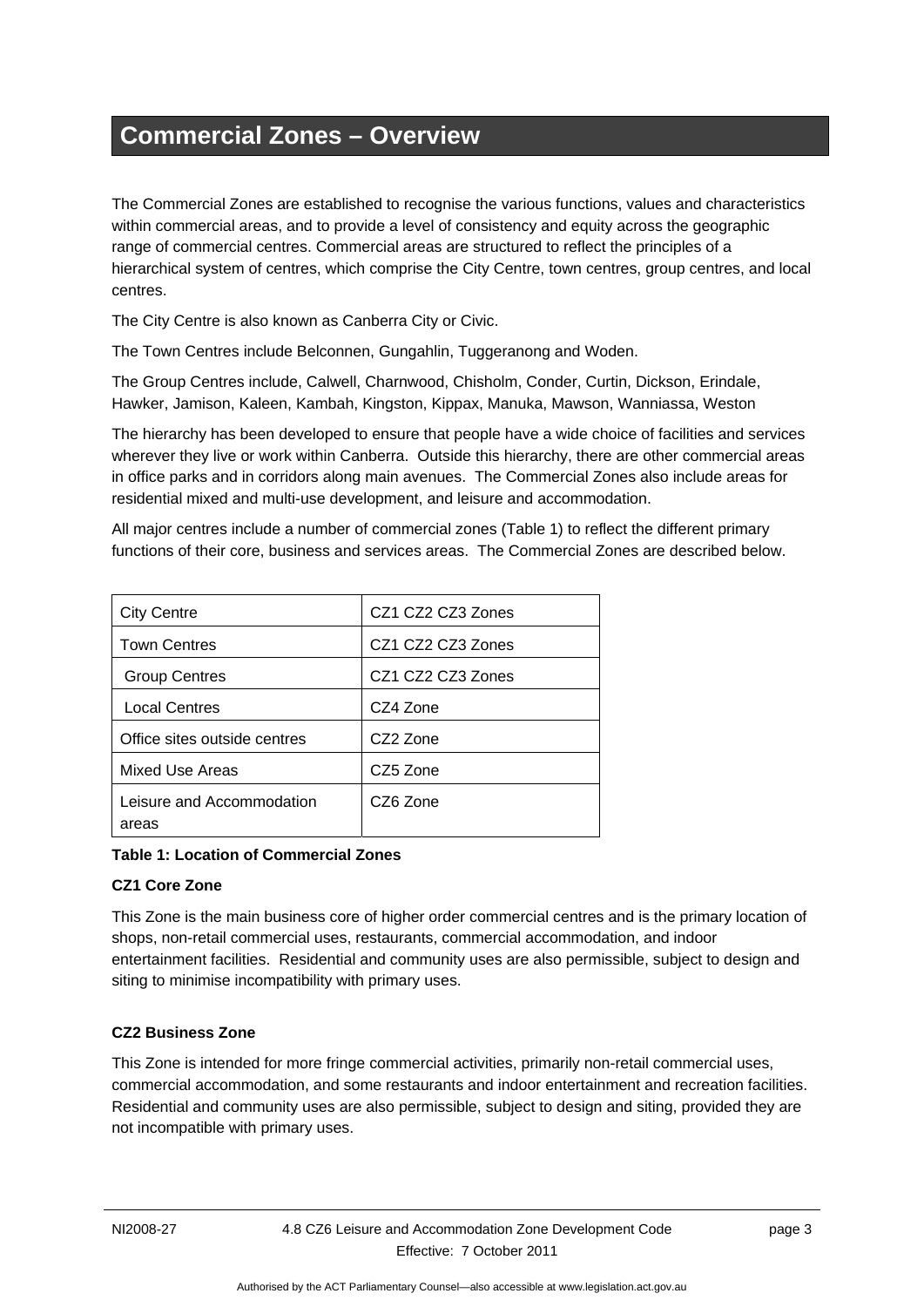#### **CZ3 Services Zone**

This Zone is intended for fringe retailing, which includes bulky goods, light industry, service trades, service stations, restaurants and indoor entertainment and recreation facilities. Residential, non-retail commercial and community uses are also permitted subject to compatibility with predominant land uses.

#### **CZ4 Local Centre Zone**

This Zone is intended for local shops, non-retail commercial and community uses, service stations, and restaurants to service a local community. Residential uses may also be permitted.

#### **CZ5 Mixed Use Zone**

This Zone provides for high-density residential uses in highly accessible locations (such as major Avenues) in conjunction with non-retail commercial uses, commercial accommodation, and limited shops, restaurants and community uses.

#### **CZ6 Leisure and Accommodation Zone**

This Zone provides for indoor entertainment and recreation facilities, clubs, drink establishments, restaurants and commercial accommodation. Limited shops, residential, and non-retail commercial and community uses may also be included.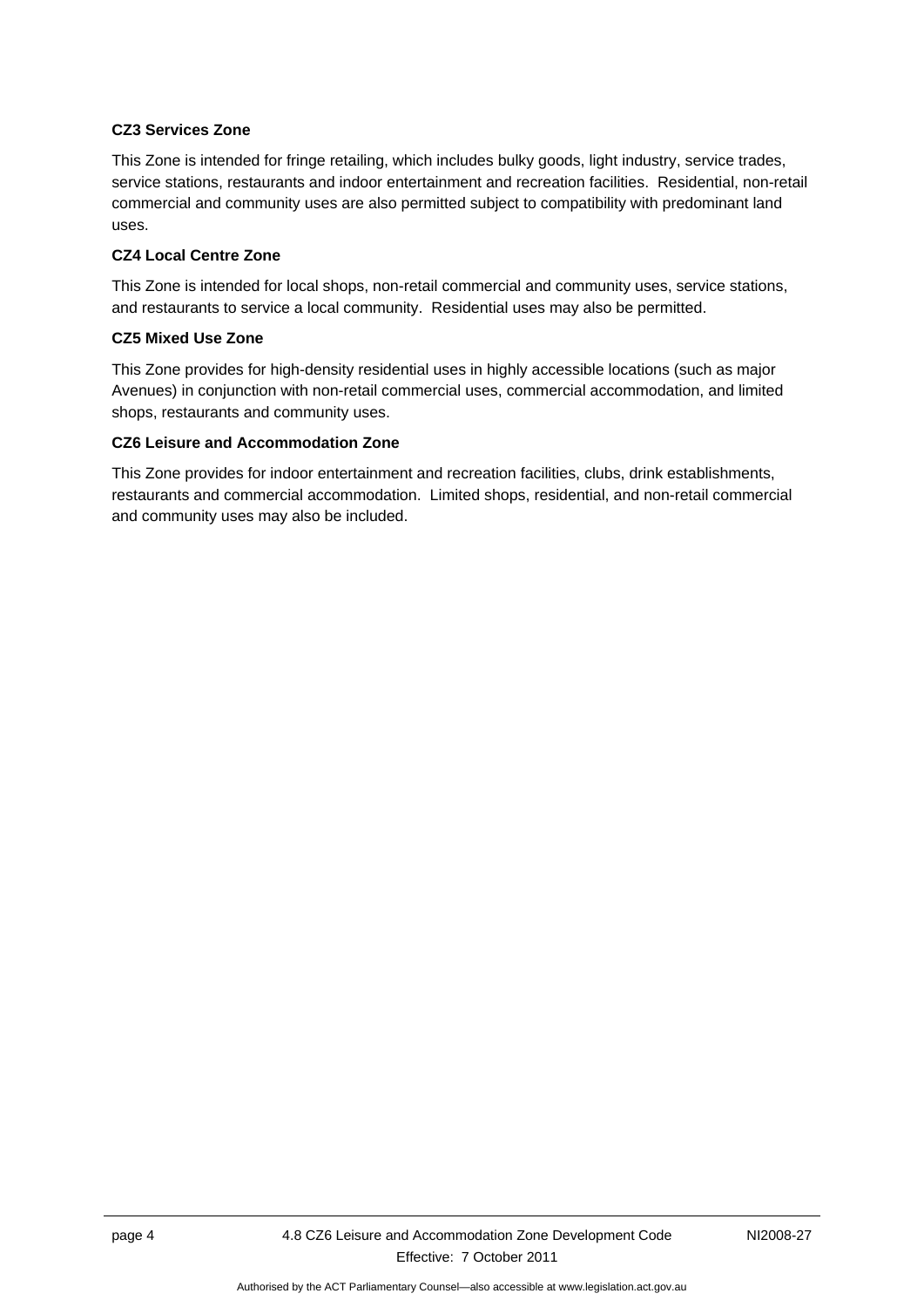# <span id="page-8-0"></span>**Part A – General Development Controls**

The CZ6 Leisure and Accommodation Zone provides opportunities for recreation, tourism and leisure. The main uses within these areas are cultural, entertainment and tourist facilities such as cinemas, theatres, concert halls, galleries, clubs, hotels, motels, convention centres, tourist attractions and restaurants. A number of these uses specifically cater for tourists to the ACT, but many others provide entertainment opportunities for both visitors and residents of the ACT and surrounding region.

# <span id="page-8-1"></span>**Element 1: Restrictions on Use**

- a) To ensure that retail development in leisure and accommodation areas does not undermine the function of commercial centres
- b) To provide opportunities for higher density residential development in specific locations, while protecting existing commercial uses and the amenity of residents living in commercial zones

<span id="page-8-3"></span><span id="page-8-2"></span>

| <b>Rules</b>                                                                                                                                                                  | <b>Criteria</b>                                                                                               |  |
|-------------------------------------------------------------------------------------------------------------------------------------------------------------------------------|---------------------------------------------------------------------------------------------------------------|--|
| <b>Shops</b><br>1.1                                                                                                                                                           |                                                                                                               |  |
| R <sub>1</sub>                                                                                                                                                                | C <sub>1</sub>                                                                                                |  |
| Shops are related to the sale of entertainment,<br>accommodation and leisure goods such as<br>specialty items or arts, crafts and souvenirs.                                  | Shops are appropriate to the primary function of<br>the zone for tourist, recreation and leisure<br>purposes. |  |
| R <sub>2</sub>                                                                                                                                                                |                                                                                                               |  |
| Shop (excluding for arts, crafts and souvenirs):<br>maximum $250m^2$ per shop.                                                                                                | This is a mandatory requirement. There is no<br>applicable criterion.                                         |  |
| 1.2 Residential Use                                                                                                                                                           |                                                                                                               |  |
| R <sub>3</sub><br>Where permitted, all multi-unit housing is<br>designed to comply with Part C (5) of the<br><b>Residential Zones Multi Unit Housing</b><br>Development Code. | This is a mandatory requirement. There is no<br>applicable criterion.                                         |  |
| R4                                                                                                                                                                            |                                                                                                               |  |
| Where permitted, all single dwelling housing is<br>designed to comply with the relevant parts of the<br><b>Residential Zones Single Dwelling Housing</b><br>Development Code. | This is a mandatory requirement. There is no<br>applicable criterion.                                         |  |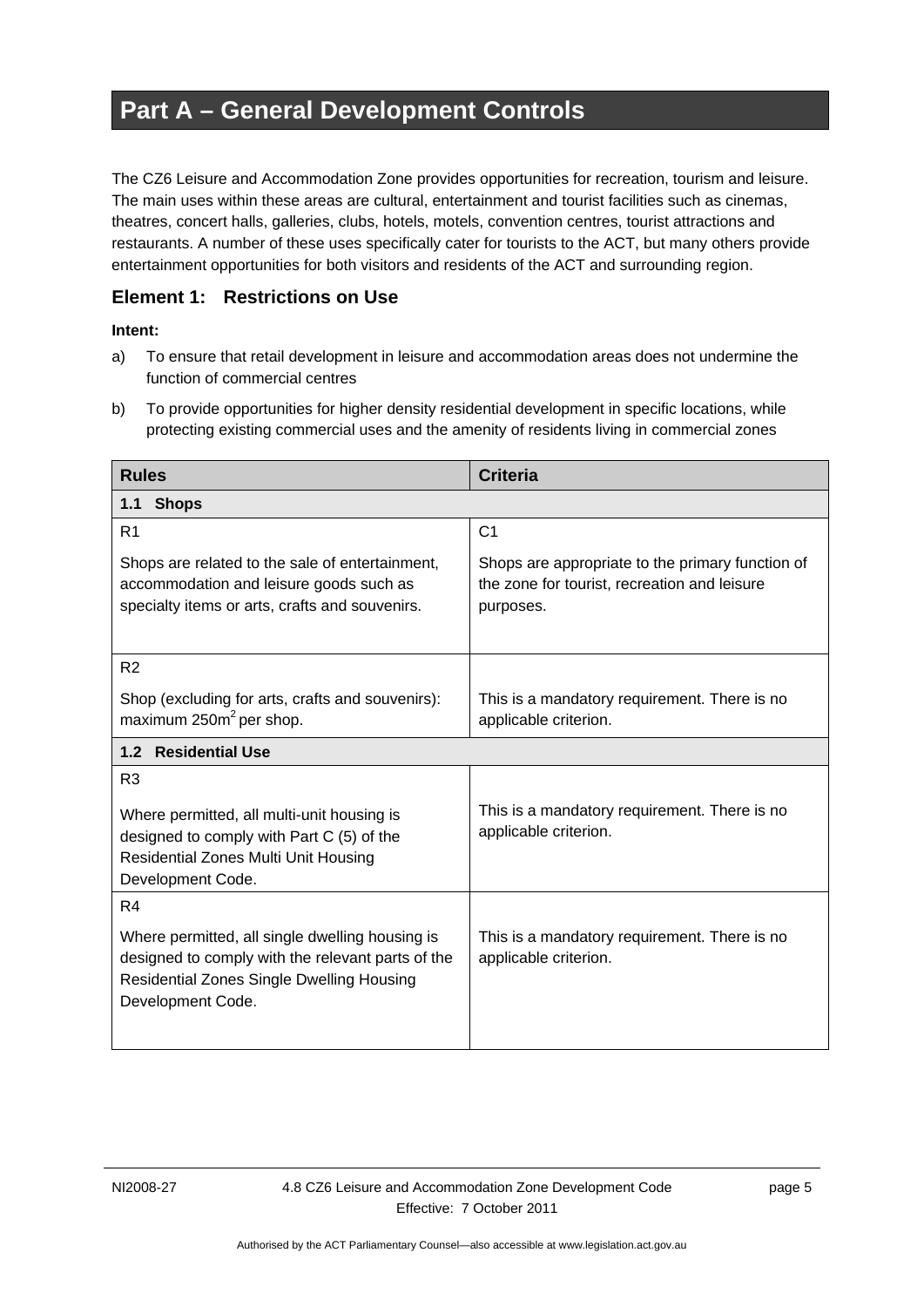| <b>Rules</b>                                                                                                                                                                                                                                                                    | <b>Criteria</b>                                                       |
|---------------------------------------------------------------------------------------------------------------------------------------------------------------------------------------------------------------------------------------------------------------------------------|-----------------------------------------------------------------------|
| R <sub>5</sub>                                                                                                                                                                                                                                                                  |                                                                       |
| Where permitted, all dwellings for the purposes of<br>supportive housing and/or residential care<br>accommodation are designed to comply with the<br>relevant parts of the Residential Zones<br>Development Code and the relevant Australian<br>Standard for Adaptable Housing. | This is a mandatory requirement. There is no<br>applicable criterion. |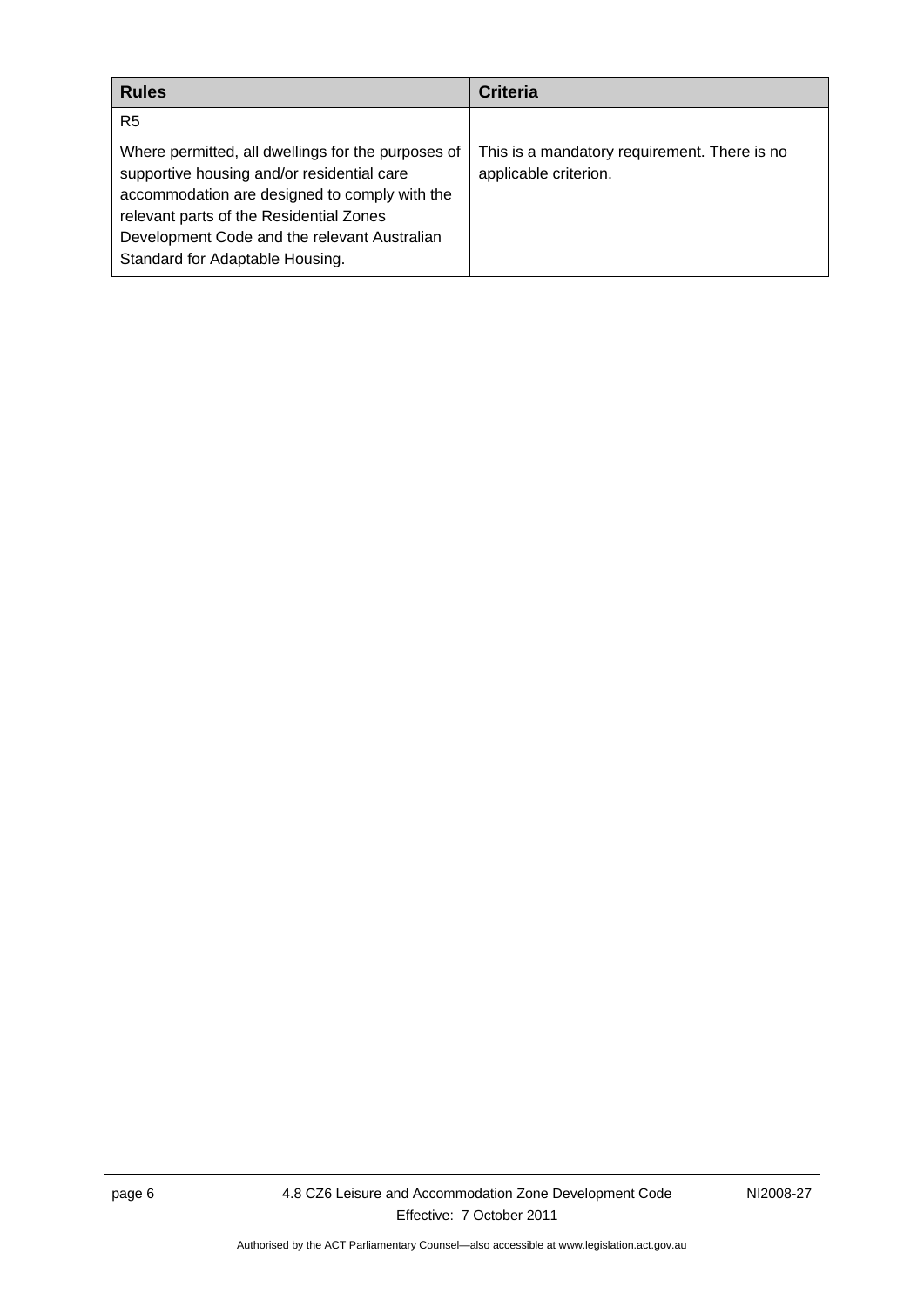# <span id="page-10-0"></span>**Element 2: Building and Site Controls**

- a) To ensure that buildings are compatible with the built form, siting and scale of development in adjacent areas or the desired future character of the area established within the Plan
- b) To ensure that development is compatible with, and does not adversely impact on, the environment

<span id="page-10-3"></span><span id="page-10-2"></span><span id="page-10-1"></span>

| <b>Rules</b>                                                                                                                                                             | <b>Criteria</b>                                                                              |
|--------------------------------------------------------------------------------------------------------------------------------------------------------------------------|----------------------------------------------------------------------------------------------|
| 2.1<br><b>Height - General</b>                                                                                                                                           |                                                                                              |
| R <sub>6</sub>                                                                                                                                                           | C <sub>6</sub>                                                                               |
| Maximum building heights are 2 storeys.                                                                                                                                  | Building heights comply with all of the following:                                           |
|                                                                                                                                                                          | are compatible with existing, or future<br>a)<br>desired character of, adjacent development  |
|                                                                                                                                                                          | b)<br>are appropriate to the scale and function of<br>the use                                |
|                                                                                                                                                                          | minimise detrimental impacts including<br>c)<br>overshadowing and excessive scale.           |
| 2.2 Setbacks                                                                                                                                                             |                                                                                              |
| R7                                                                                                                                                                       | C7                                                                                           |
| Minimum setbacks are 6m.                                                                                                                                                 | Setbacks comply with all of the following:                                                   |
|                                                                                                                                                                          | are compatible with existing, or future<br>a)<br>desired character of, adjacent development  |
|                                                                                                                                                                          | b)<br>are appropriate to the scale and function of<br>the use                                |
|                                                                                                                                                                          | minimise detrimental impacts including<br>$\mathsf{c}$<br>overshadowing and excessive scale. |
| 2.3 Subdivision                                                                                                                                                          |                                                                                              |
| R <sub>8</sub>                                                                                                                                                           |                                                                                              |
| Subdivision is only permitted where it meets all of<br>the following:                                                                                                    | This is a mandatory requirement. There is no<br>applicable criterion.                        |
| it is part of a development application for<br>a)<br>another assessable development                                                                                      |                                                                                              |
| it is demonstrated that any residual block<br>b)<br>can accommodate another assessable<br>development designed in accordance with<br>the relevant sections of this Code. |                                                                                              |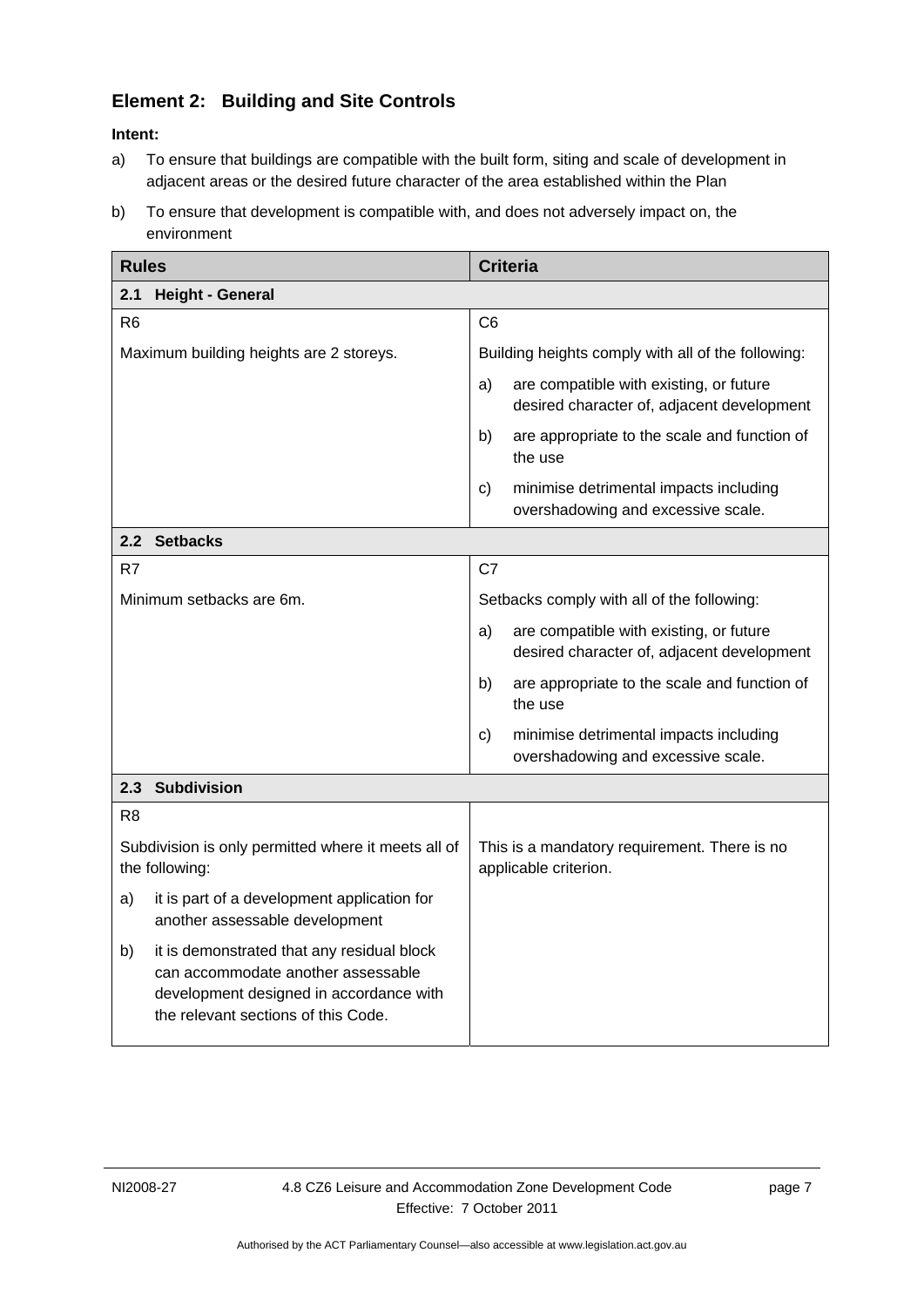<span id="page-11-1"></span><span id="page-11-0"></span>

| <b>Rules</b>                                                                                                                                                                                                                                |                                                                                                                                                                                             | <b>Criteria</b>                                                                                                                                                                                                                                                                                                                                                                                                                                                                                                                      |
|---------------------------------------------------------------------------------------------------------------------------------------------------------------------------------------------------------------------------------------------|---------------------------------------------------------------------------------------------------------------------------------------------------------------------------------------------|--------------------------------------------------------------------------------------------------------------------------------------------------------------------------------------------------------------------------------------------------------------------------------------------------------------------------------------------------------------------------------------------------------------------------------------------------------------------------------------------------------------------------------------|
| 2.4                                                                                                                                                                                                                                         | <b>Demolition</b>                                                                                                                                                                           |                                                                                                                                                                                                                                                                                                                                                                                                                                                                                                                                      |
| R <sub>9</sub>                                                                                                                                                                                                                              |                                                                                                                                                                                             | C <sub>9</sub>                                                                                                                                                                                                                                                                                                                                                                                                                                                                                                                       |
| In accordance with section 148 of the Planning<br>and Development Act 2007, the application is<br>accompanied by a Statement of Endorsement<br>from utilities (including Water, Sewerage,<br>Stormwater, Electricity and Gas) stating that: |                                                                                                                                                                                             | If a Statement of Endorsement is not provided the<br>application will be referred to relevant utilities in<br>accordance with the requirements of the Planning<br>and Development Act 2007.                                                                                                                                                                                                                                                                                                                                          |
| a)                                                                                                                                                                                                                                          | All network infrastructure on or immediately<br>adjacent the site has been identified on the<br>plan                                                                                        |                                                                                                                                                                                                                                                                                                                                                                                                                                                                                                                                      |
| b)                                                                                                                                                                                                                                          | All potentially hazardous substances and<br>conditions (associated with or resulting from<br>the demolition process) that may constitute<br>a risk to utility services have been identified |                                                                                                                                                                                                                                                                                                                                                                                                                                                                                                                                      |
| c)                                                                                                                                                                                                                                          | All required network disconnections have<br>been identified and the disconnection works<br>comply with utility requirements                                                                 |                                                                                                                                                                                                                                                                                                                                                                                                                                                                                                                                      |
| d)                                                                                                                                                                                                                                          | All works associated with the demolition<br>comply with and are in accordance with<br>utility asset access and protection<br>requirements.                                                  |                                                                                                                                                                                                                                                                                                                                                                                                                                                                                                                                      |
| 2.5                                                                                                                                                                                                                                         | <b>National Capital Plan Requirements</b>                                                                                                                                                   |                                                                                                                                                                                                                                                                                                                                                                                                                                                                                                                                      |
|                                                                                                                                                                                                                                             |                                                                                                                                                                                             | C10                                                                                                                                                                                                                                                                                                                                                                                                                                                                                                                                  |
| There is no applicable rule.                                                                                                                                                                                                                |                                                                                                                                                                                             | Where a development is subject to Special<br>Requirements under the National Capital Plan, or<br>any relevant Development Control Plan prepared<br>under the National Capital Plan, the development<br>is not inconsistent with the Special Requirements<br>or Development Control Plan. Where any<br>provision of this code is inconsistent with Special<br>Requirements under the National Capital Plan, or<br>any relevant Development Control Plan prepared<br>under the National Capital Plan, that provision<br>has no effect. |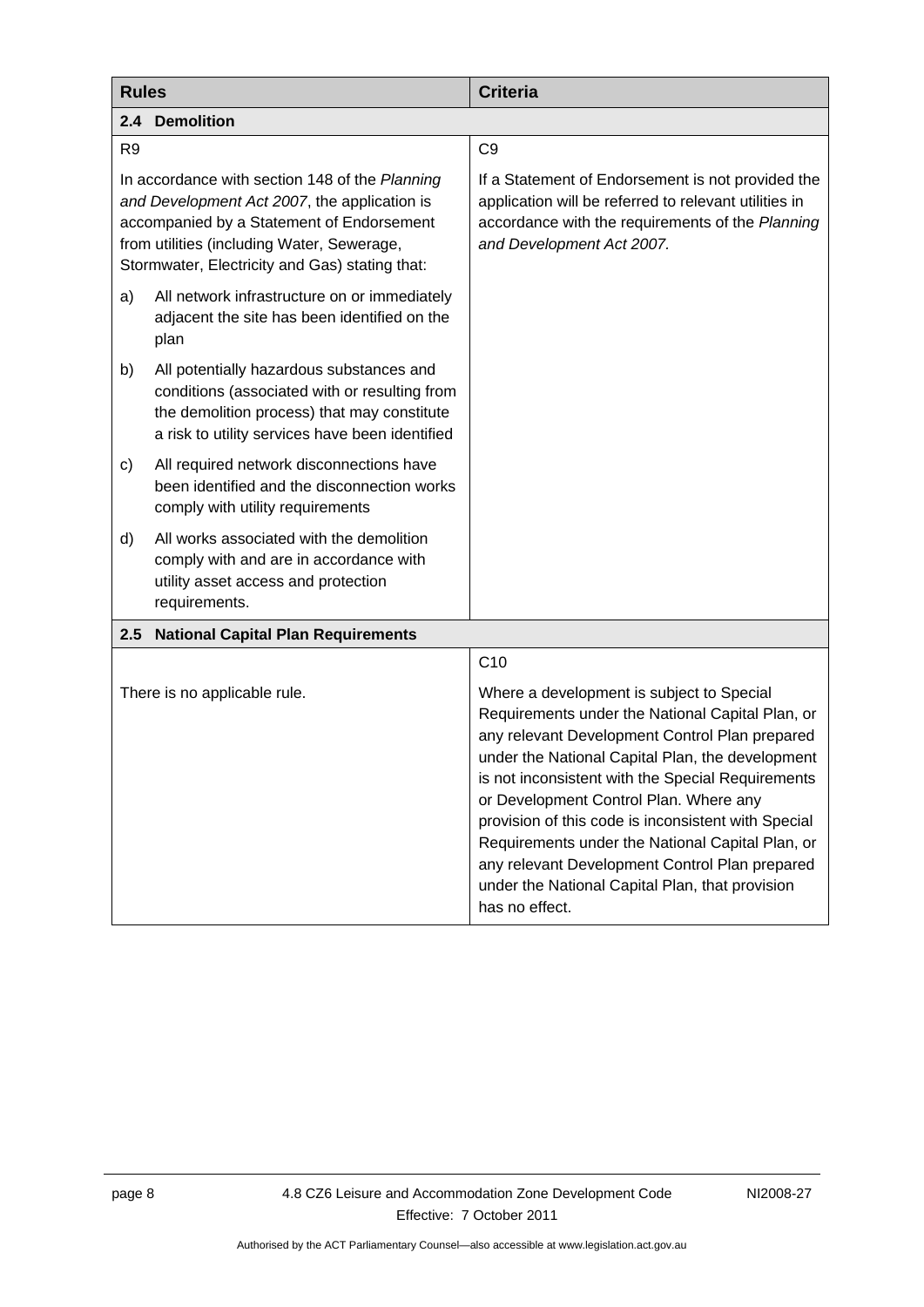# **Element 3: Built Form**

**Intent:** 

- a) To ensure that buildings are compatible with the built form, siting and scale of development in adjacent areas or the desired future character of the area within the Plan
- b) To ensure that the massing, scale, colours and materials used for buildings results in harmonious and high quality urban design outcomes
- c) To provide for buildings that promote a safe and accessible environment

*Note: Under the* Building Act 2004*, most buildings need to meet the requirements of the Building Code of Australia. For certain classes of buildings, this will include prescribed energy requirements.* 

| <b>Rules</b>                                      | <b>Criteria</b>                                                                                                                                                               |  |
|---------------------------------------------------|-------------------------------------------------------------------------------------------------------------------------------------------------------------------------------|--|
| <b>Building Design and Materials</b><br>3.1       |                                                                                                                                                                               |  |
|                                                   | C <sub>11</sub>                                                                                                                                                               |  |
| There is no applicable rule.                      | Development contributes to the amenity and<br>character of the adjacent public spaces by<br>addressing all of the following:                                                  |  |
|                                                   | providing interesting, functional and<br>a)<br>attractive facades that contribute positively<br>to the streetscape setting and pedestrian<br>experience                       |  |
|                                                   | minimising the visual impact of reflected<br>b)<br>sunlight                                                                                                                   |  |
|                                                   | incorporating articulated building forms to<br>C)<br>compliment the existing, or future desired<br>character of, adjacent development                                         |  |
|                                                   | integrating plant installations and service<br>d)<br>structures with the building design, so they<br>are set back from the building facade and<br>screened from public areas. |  |
| 3.2 Crime Prevention Through Environmental Design |                                                                                                                                                                               |  |
|                                                   | C <sub>12</sub>                                                                                                                                                               |  |
| There is no applicable rule.                      | The development meets the requirements of the<br>Crime Prevention Through Environmental Design<br>General Code.                                                               |  |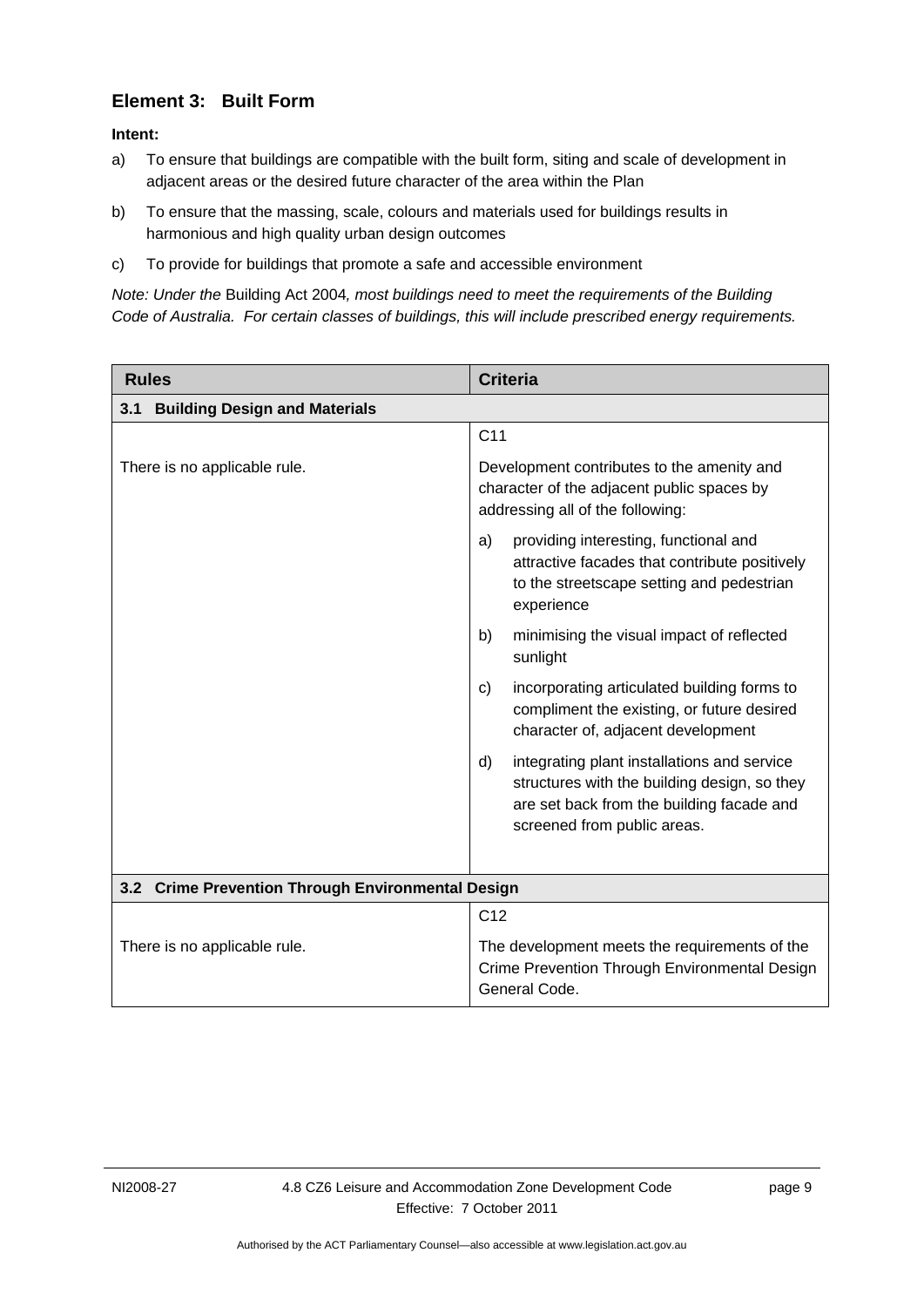<span id="page-13-2"></span><span id="page-13-1"></span><span id="page-13-0"></span>

| <b>Rules</b>                                                                | <b>Criteria</b>                                                                                                                  |  |
|-----------------------------------------------------------------------------|----------------------------------------------------------------------------------------------------------------------------------|--|
| 3.3 Access and Mobility                                                     |                                                                                                                                  |  |
|                                                                             | C <sub>13</sub>                                                                                                                  |  |
| There is no applicable rule.                                                | The development meets the requirements of the<br>Access and Mobility General Code.                                               |  |
| 3.4 Car Parking Structures                                                  |                                                                                                                                  |  |
|                                                                             | C <sub>14</sub>                                                                                                                  |  |
| There is no applicable rule.                                                | Car parking structures are designed to integrate<br>with the built form of adjacent existing<br>development.                     |  |
| <b>Location Requirements for Community and Recreation Facilities</b><br>3.5 |                                                                                                                                  |  |
|                                                                             | C <sub>14A</sub>                                                                                                                 |  |
| There is no applicable rule.                                                | The development meets the requirements of the<br><b>Community and Recreation Facilities Location</b><br>Guidelines General Code. |  |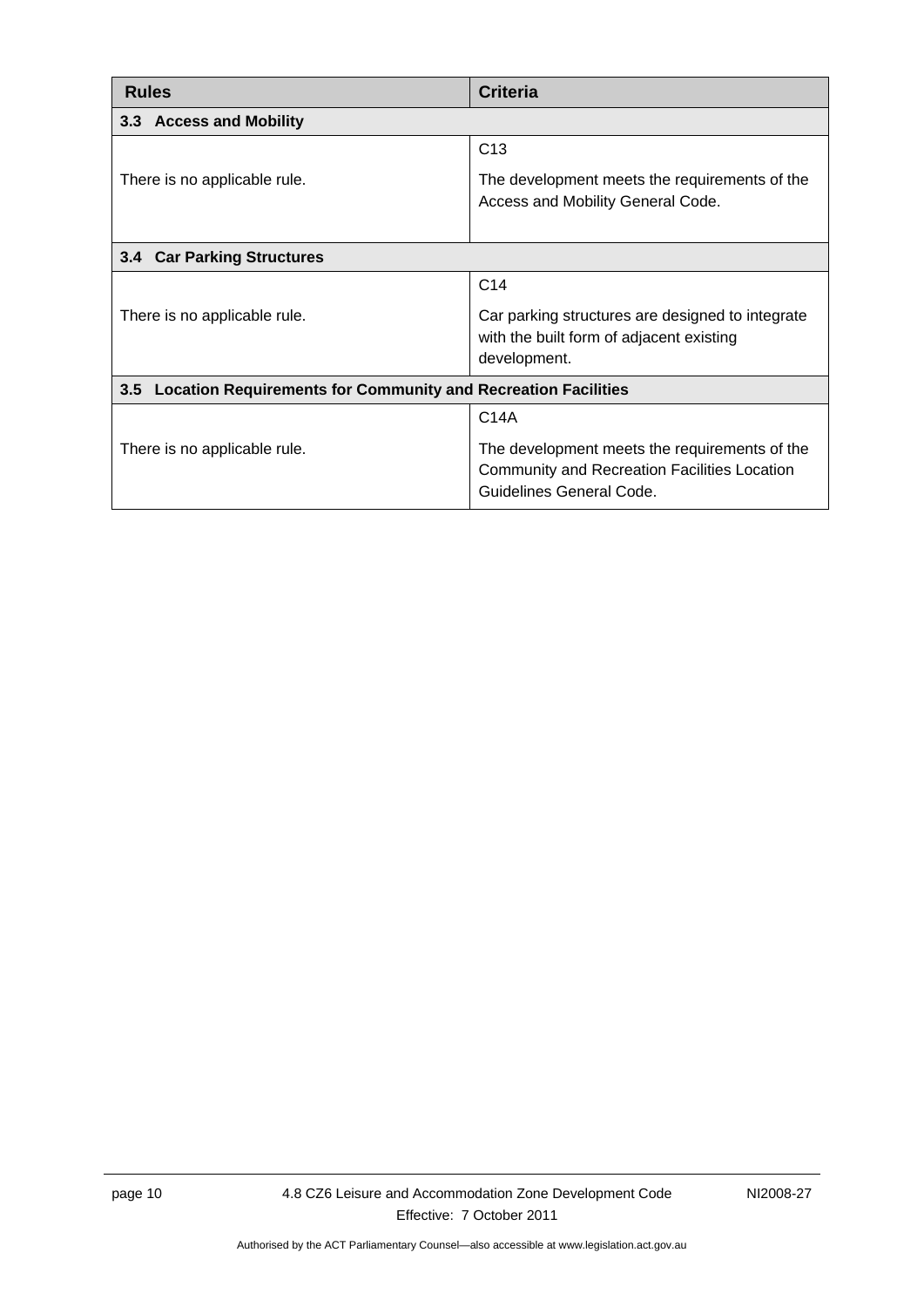# <span id="page-14-0"></span>**Element 4: Parking and Site Access**

- a) To ensure safe and efficient access for vehicles and pedestrians
- b) To ensure adequate parking facilities are provided

<span id="page-14-2"></span><span id="page-14-1"></span>

| <b>Rules</b>                                                                                   | <b>Criteria</b>                                                                                                                                                             |  |
|------------------------------------------------------------------------------------------------|-----------------------------------------------------------------------------------------------------------------------------------------------------------------------------|--|
| <b>Traffic Generation</b><br>4.1                                                               |                                                                                                                                                                             |  |
|                                                                                                | C <sub>15</sub>                                                                                                                                                             |  |
| There is no applicable rule.                                                                   | The existing road network can accommodate the<br>amount of traffic that is likely to be generated by<br>the development.                                                    |  |
| 4.2 Main Pedestrian Areas and Routes                                                           |                                                                                                                                                                             |  |
|                                                                                                | C16                                                                                                                                                                         |  |
| There is no applicable rule.                                                                   | Main pedestrian areas and routes are retained<br>unless it can be shown that as part of any<br>change, the legibility of the pedestrian system is<br>adequately maintained. |  |
| 4.3 Access                                                                                     |                                                                                                                                                                             |  |
|                                                                                                | C <sub>17</sub>                                                                                                                                                             |  |
| There is no applicable rule.                                                                   | Driveways and pedestrian entrances to the site<br>are clearly visible from the front site boundary.                                                                         |  |
| R <sub>18</sub>                                                                                | C <sub>18</sub>                                                                                                                                                             |  |
| Loading docks or vehicular entries to buildings<br>are not located on frontages to the street. | Loading docks and vehicular entries do not<br>dominate the street frontage or conflict with<br>parking and pedestrian movements in front of the<br>building.                |  |
|                                                                                                | C <sub>19</sub>                                                                                                                                                             |  |
| There is no applicable rule.                                                                   | Site access complies with the requirements of the<br>Parking and Vehicular Access General Code.                                                                             |  |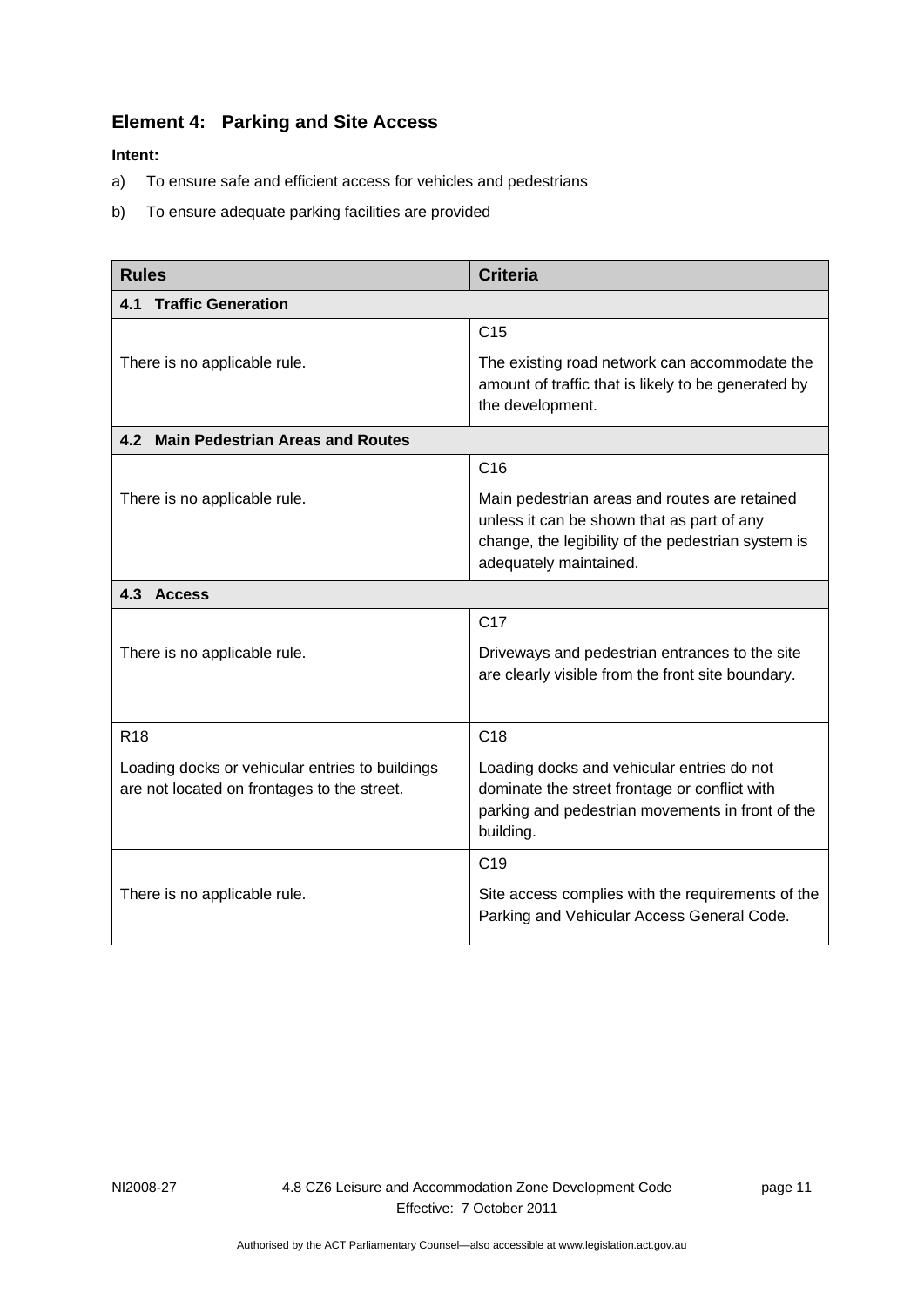<span id="page-15-3"></span><span id="page-15-2"></span><span id="page-15-1"></span><span id="page-15-0"></span>

| <b>Rules</b>                                                                                                                                                         | <b>Criteria</b>                                                                                                                                                                                                               |
|----------------------------------------------------------------------------------------------------------------------------------------------------------------------|-------------------------------------------------------------------------------------------------------------------------------------------------------------------------------------------------------------------------------|
| 4.4 Parking                                                                                                                                                          |                                                                                                                                                                                                                               |
|                                                                                                                                                                      | C <sub>20</sub>                                                                                                                                                                                                               |
| There is no applicable rule.                                                                                                                                         | Car Parking complies with the requirements of<br>the Parking and Vehicular Access General Code.                                                                                                                               |
|                                                                                                                                                                      | C <sub>21</sub>                                                                                                                                                                                                               |
| There is no applicable rule.                                                                                                                                         | Bicycle Parking complies with the requirements of<br>the Bicycle Parking General Code.                                                                                                                                        |
| 4.5 Service Access and Delivery                                                                                                                                      |                                                                                                                                                                                                                               |
| R <sub>22</sub>                                                                                                                                                      | C <sub>22</sub>                                                                                                                                                                                                               |
| Onsite provision is made for the loading and<br>unloading of vehicles, with adequate<br>manoeuvring space so that vehicles can enter                                 | Provision is made for associated loading and<br>unloading of goods which complies with all of the<br>following:                                                                                                               |
| and leave the site travelling in a forward direction.<br>Note: Loading, unloading and associated manoeuvring area is<br>in addition to minimum parking requirements. | a)<br>demonstrates adequate justification for the<br>proposed arrangements when not entering<br>and exiting in a forward direction                                                                                            |
|                                                                                                                                                                      | b)<br>does not unreasonably compromise the<br>safety of pedestrian and traffic movement<br>and operation of any adjoining facilities such<br>as road, cycleway or pedestrian pathway,<br>and on-street and off-street parking |
|                                                                                                                                                                      | provides adequate space for the<br>C)<br>manoeuvring of vehicles                                                                                                                                                              |
|                                                                                                                                                                      | d)<br>is endorsed by the Department of Territory<br>and Municipal Services.                                                                                                                                                   |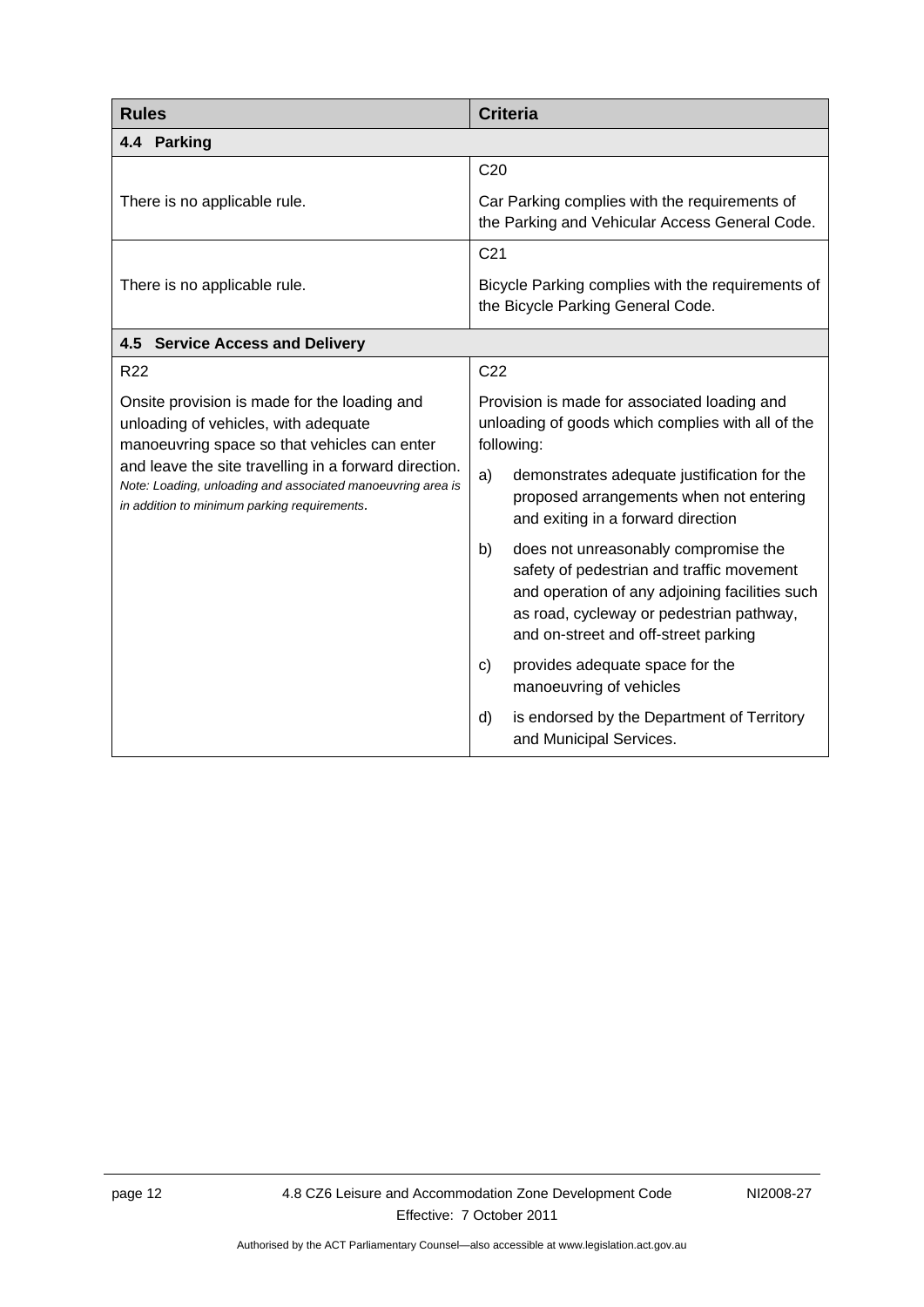# **Element 5: Amenity**

## <span id="page-16-0"></span>**Intent:**

a) To promote a high level of amenity through consideration of personal safety, landscaping and visual impact

<span id="page-16-1"></span>

| <b>Rules</b>                 | <b>Criteria</b>                                                                                                                                                                                                                      |
|------------------------------|--------------------------------------------------------------------------------------------------------------------------------------------------------------------------------------------------------------------------------------|
| 5.1<br>Landscape             |                                                                                                                                                                                                                                      |
|                              | C <sub>23</sub>                                                                                                                                                                                                                      |
| There is no applicable rule. | A documented landscape design concept shows<br>how landscape associated with the development<br>addresses all of the following:                                                                                                      |
|                              | is sensitive to site attributes, including<br>a)<br>streetscapes and landscapes of<br>documented heritage significance                                                                                                               |
|                              | is of an appropriate scale relative to the road<br>b)<br>reserve width and building bulk                                                                                                                                             |
|                              | uses vegetation types and landscaping<br>C)<br>styles which complement the streetscape                                                                                                                                               |
|                              | integrates with parks, reserves and public<br>d)<br>transport corridors                                                                                                                                                              |
|                              | does not adversely affect the structure of the<br>e)<br>proposed buildings or adjoining buildings                                                                                                                                    |
|                              | f)<br>contributes to energy efficiency and amenity<br>by providing substantial shade in summer,<br>especially to west-facing windows and open<br>car park areas, and admitting winter sunlight<br>to outdoor and indoor living areas |
|                              | improves privacy and minimises overlooking<br>g)<br>between buildings                                                                                                                                                                |
|                              | h)<br>satisfies utility maintenance requirements<br>and minimises the visual impact and risk of<br>damage to aboveground and underground<br>utilities                                                                                |
|                              | i)<br>provides adequate sight lines for vehicles<br>and pedestrians, especially near street<br>corners and intersections                                                                                                             |
|                              | does not obscure or obstruct building<br>j)<br>entries, paths and driveways to reduce the<br>actual or perceived personal safety and<br>security.                                                                                    |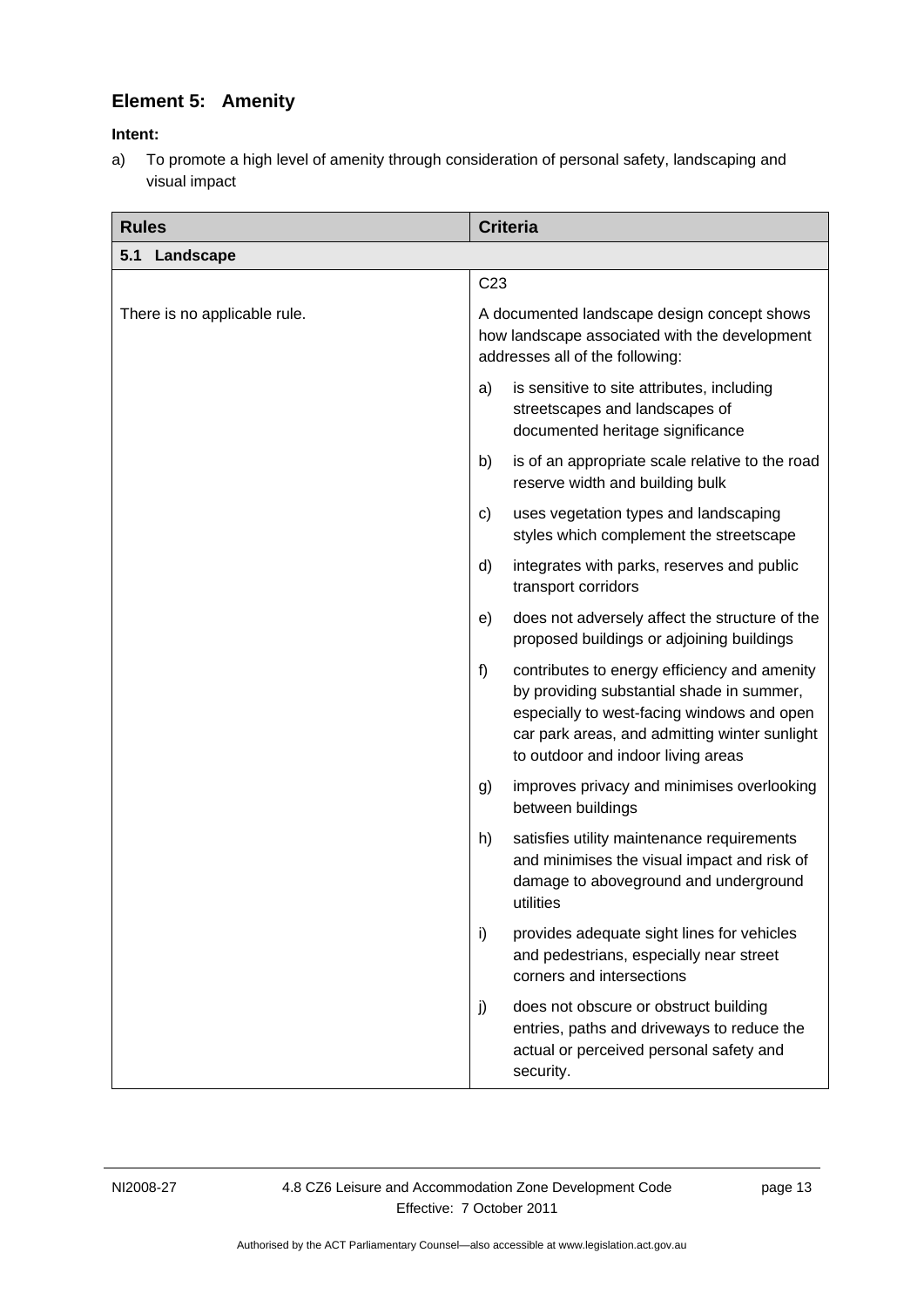<span id="page-17-1"></span><span id="page-17-0"></span>

| <b>Rules</b>                                                                                                                                                                                | <b>Criteria</b>                                                                                                                        |  |
|---------------------------------------------------------------------------------------------------------------------------------------------------------------------------------------------|----------------------------------------------------------------------------------------------------------------------------------------|--|
|                                                                                                                                                                                             | C <sub>24</sub>                                                                                                                        |  |
| There is no applicable rule.                                                                                                                                                                | Tree planting in and around car parks provides<br>shade and softens the visual impact of parking<br>areas.                             |  |
| 5.2<br>Lighting                                                                                                                                                                             |                                                                                                                                        |  |
| R <sub>25</sub>                                                                                                                                                                             | C <sub>25</sub>                                                                                                                        |  |
| External lighting is provided to building frontages,<br>to all pathways, roads, laneways and car-parking<br>areas in accordance with Australian Standard<br>AS1158.3.1 Pedestrian Lighting. | External lighting is provided in accordance with<br>the Crime Prevention Through Environmental<br>Design General Code.                 |  |
|                                                                                                                                                                                             | C <sub>26</sub>                                                                                                                        |  |
| There is no applicable rule.                                                                                                                                                                | All outdoor lighting, including security and car<br>park lighting, is designed and sited to minimise<br>light spill.                   |  |
| 5.3<br><b>Signs</b>                                                                                                                                                                         |                                                                                                                                        |  |
|                                                                                                                                                                                             | C <sub>27</sub>                                                                                                                        |  |
| There is no applicable rule.                                                                                                                                                                | Signs comply with the Signs General Code.                                                                                              |  |
| <b>Neighbourhood Plans</b><br>5.4                                                                                                                                                           |                                                                                                                                        |  |
|                                                                                                                                                                                             | C <sub>28</sub>                                                                                                                        |  |
| There is no applicable rule.                                                                                                                                                                | Where a Neighbourhood Plan exists,<br>development demonstrates a response to the key<br>strategies of the relevant Neighbourhood Plan. |  |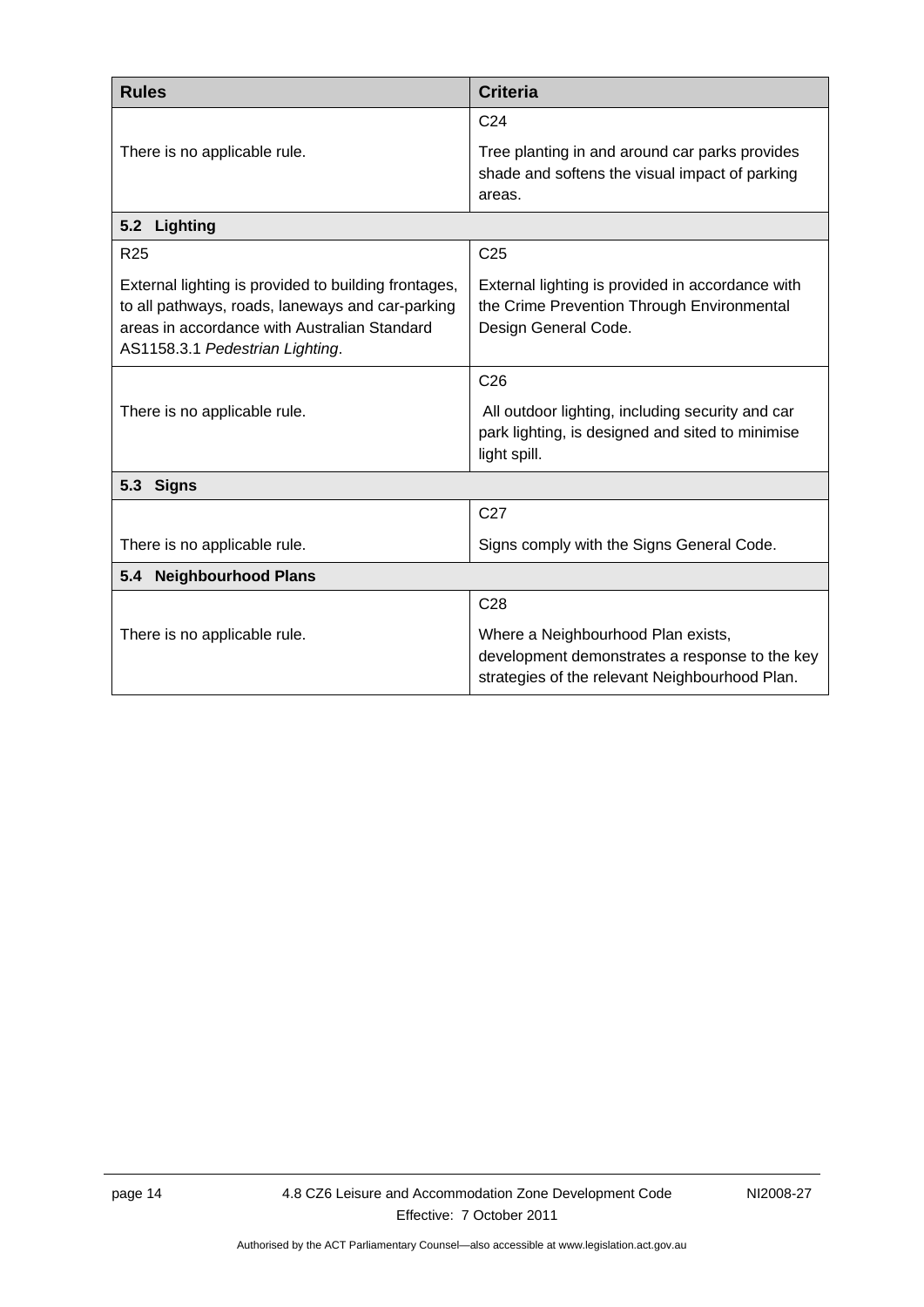# **Element 6: Environment**

**Intent:** 

a) To identify and mitigate potential onsite and offsite environmental impacts of development and incorporate alternative design options where necessary

<span id="page-18-2"></span><span id="page-18-1"></span><span id="page-18-0"></span>

| <b>Rules</b>                                                                                                                                                                                                                                                                                                                                                                                                               | <b>Criteria</b>                                                                                                                                                                                                                                                               |
|----------------------------------------------------------------------------------------------------------------------------------------------------------------------------------------------------------------------------------------------------------------------------------------------------------------------------------------------------------------------------------------------------------------------------|-------------------------------------------------------------------------------------------------------------------------------------------------------------------------------------------------------------------------------------------------------------------------------|
| <b>Water Sensitive Urban Design</b><br>6.1<br>Note: Refer to the Water Ways: Water Sensitive Urban Design General Code for more information on Water Sensitive Urban<br>Design                                                                                                                                                                                                                                             |                                                                                                                                                                                                                                                                               |
| R <sub>29</sub>                                                                                                                                                                                                                                                                                                                                                                                                            | C <sub>29</sub>                                                                                                                                                                                                                                                               |
| Evidence is provided that shows the development<br>achieves a minimum 40% reduction in mains<br>water consumption compared to an equivalent<br>development constructed in 2003 using the<br>ACTPLA on-line assessment tool or another tool<br>as included in the Water Ways: Water Sensitive<br>Urban Design General Code. The 40% target is<br>met without any reliance on landscaping<br>measures to reduce consumption. | This is a mandatory requirement. There is no<br>applicable criterion.                                                                                                                                                                                                         |
| This requirement does not apply for extensions<br>with an increase in the combined roof area,<br>driveway, car manoeuvring areas and car parking<br>areas of less than 25% of the original area.                                                                                                                                                                                                                           |                                                                                                                                                                                                                                                                               |
| R30                                                                                                                                                                                                                                                                                                                                                                                                                        | C <sub>30</sub>                                                                                                                                                                                                                                                               |
| All sites of size greater than $2,000m^2$ need to<br>provide evidence of stormwater storage greater<br>than or equal to the volume of 1.4kL per 100m <sup>2</sup> of<br>impervious area and release over a period of 1 to<br>3 days. 50% of the volume of rainwater tanks with<br>a toilet connection may be regarded as<br>contributing towards this requirement.                                                         | Evidence is provided that demonstrates that for<br>all sites of size greater than $2,000\text{m}^2$ , a reduction<br>of 1-in-3 month stormwater peak run off flow to<br>pre-development levels with release of captured<br>flow over a period of 1 to 3 days can be achieved. |
| This requirement does not apply for extensions<br>with an increase in the combined roof area,<br>driveway, car manoeuvring areas and car parking<br>areas of less than 25% of the original area.                                                                                                                                                                                                                           | This requirement does not apply for extensions<br>with an increase in the combined roof area,<br>driveway, car manoeuvring areas and car parking<br>areas of less than 25% of the original area.                                                                              |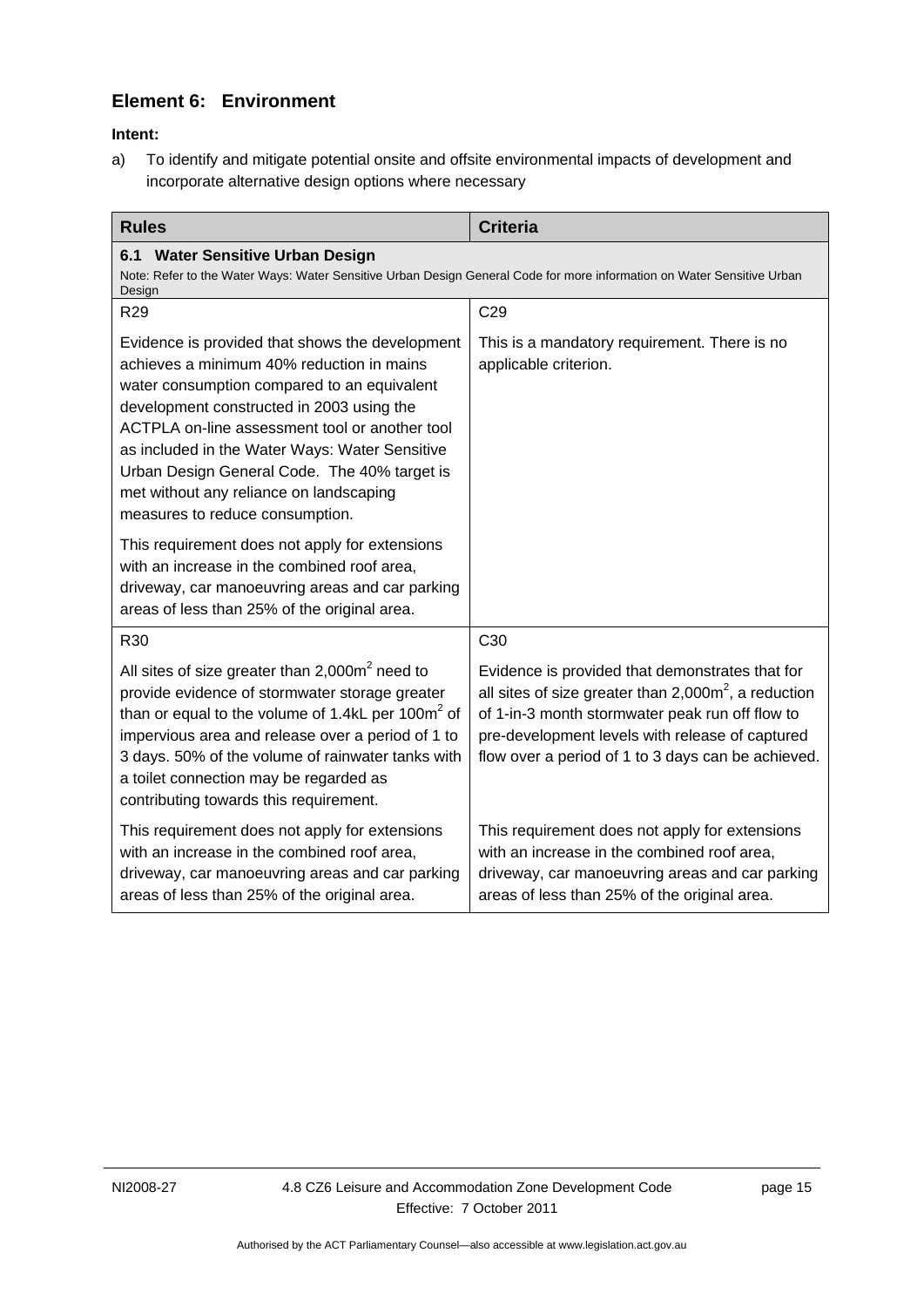<span id="page-19-1"></span><span id="page-19-0"></span>

| <b>Rules</b>                                                                                                                                                                                                         | <b>Criteria</b>                                                                                                                                                                                                                                                            |
|----------------------------------------------------------------------------------------------------------------------------------------------------------------------------------------------------------------------|----------------------------------------------------------------------------------------------------------------------------------------------------------------------------------------------------------------------------------------------------------------------------|
| R31                                                                                                                                                                                                                  | C <sub>31</sub>                                                                                                                                                                                                                                                            |
| Sites of size greater than $5,000m^2$ need to                                                                                                                                                                        | Sites of size greater than 5,000m <sup>2</sup> need to                                                                                                                                                                                                                     |
| provide evidence showing a reduction in average                                                                                                                                                                      | provide evidence showing a reduction in average                                                                                                                                                                                                                            |
| annual stormwater pollutant export load of:                                                                                                                                                                          | annual stormwater pollutant export load of:                                                                                                                                                                                                                                |
| suspended solids by 60%                                                                                                                                                                                              | suspended solids by 60%                                                                                                                                                                                                                                                    |
| a)                                                                                                                                                                                                                   | a)                                                                                                                                                                                                                                                                         |
| total phosphorous by 45%                                                                                                                                                                                             | total phosphorous by 45%                                                                                                                                                                                                                                                   |
| b)                                                                                                                                                                                                                   | b)                                                                                                                                                                                                                                                                         |
| total nitrogen by 40%                                                                                                                                                                                                | total nitrogen by 40%                                                                                                                                                                                                                                                      |
| c)                                                                                                                                                                                                                   | C)                                                                                                                                                                                                                                                                         |
| compared to an urban catchment with no water                                                                                                                                                                         | compared to an urban catchment with no water                                                                                                                                                                                                                               |
| quality management controls, using the MUSIC                                                                                                                                                                         | quality management controls, using any other                                                                                                                                                                                                                               |
| model to demonstrate compliance.                                                                                                                                                                                     | method.                                                                                                                                                                                                                                                                    |
| This requirement does not apply for extensions                                                                                                                                                                       | This requirement does not apply for extensions                                                                                                                                                                                                                             |
| with an increase in the combined roof area,                                                                                                                                                                          | with an increase in the combined roof area,                                                                                                                                                                                                                                |
| driveway, car manoeuvring areas and car parking                                                                                                                                                                      | driveway, car manoeuvring areas and car parking                                                                                                                                                                                                                            |
| areas of less than 25% of the original area.                                                                                                                                                                         | areas of less than 25% of the original area.                                                                                                                                                                                                                               |
| R32                                                                                                                                                                                                                  | C32                                                                                                                                                                                                                                                                        |
| All sites of size greater than 2,000m2 and subject                                                                                                                                                                   | Evidence is provided by a suitably qualified                                                                                                                                                                                                                               |
| to redevelopment need to ensure that the                                                                                                                                                                             | person that shows that for all sites of size greater                                                                                                                                                                                                                       |
| capacity of the existing pipe (minor) stormwater                                                                                                                                                                     | than 2,000m <sup>2</sup> and subject to redevelopment                                                                                                                                                                                                                      |
| connection to the site is not exceeded in the<br>1-in-10 year storm event.                                                                                                                                           | <b>EITHER</b>                                                                                                                                                                                                                                                              |
| All sites of size greater than 2,000m2 and subject                                                                                                                                                                   | a reduction of 1-in-5 year and 1-in-100 year                                                                                                                                                                                                                               |
| to redevelopment need to ensure that the                                                                                                                                                                             | stormwater peak run off flow to pre-development                                                                                                                                                                                                                            |
| capacity of the existing overland (major)                                                                                                                                                                            | levels. See WaterWays General Code for more                                                                                                                                                                                                                                |
| stormwater system to the site is not exceeded in                                                                                                                                                                     | detail.                                                                                                                                                                                                                                                                    |
| the 1-in-100 year storm event.                                                                                                                                                                                       | <b>OR</b>                                                                                                                                                                                                                                                                  |
|                                                                                                                                                                                                                      | That the capacity of the downstream piped<br>stormwater system to its outlet with an open<br>channel is not exceeded in the 1-in-10 year storm<br>event.                                                                                                                   |
| For estate and multiple block developments<br>larger than 5000 m2, retardation of stormwater to<br>meet the above requirements are to be met at the<br>estate scale rather than by measures on<br>individual blocks. | For estate and multiple block developments<br>larger than 5000 $m^2$ , retardation of stormwater to<br>meet the above requirements are to be met at the<br>estate scale unless it can be demonstrated that<br>this is less feasible than measures on individual<br>blocks. |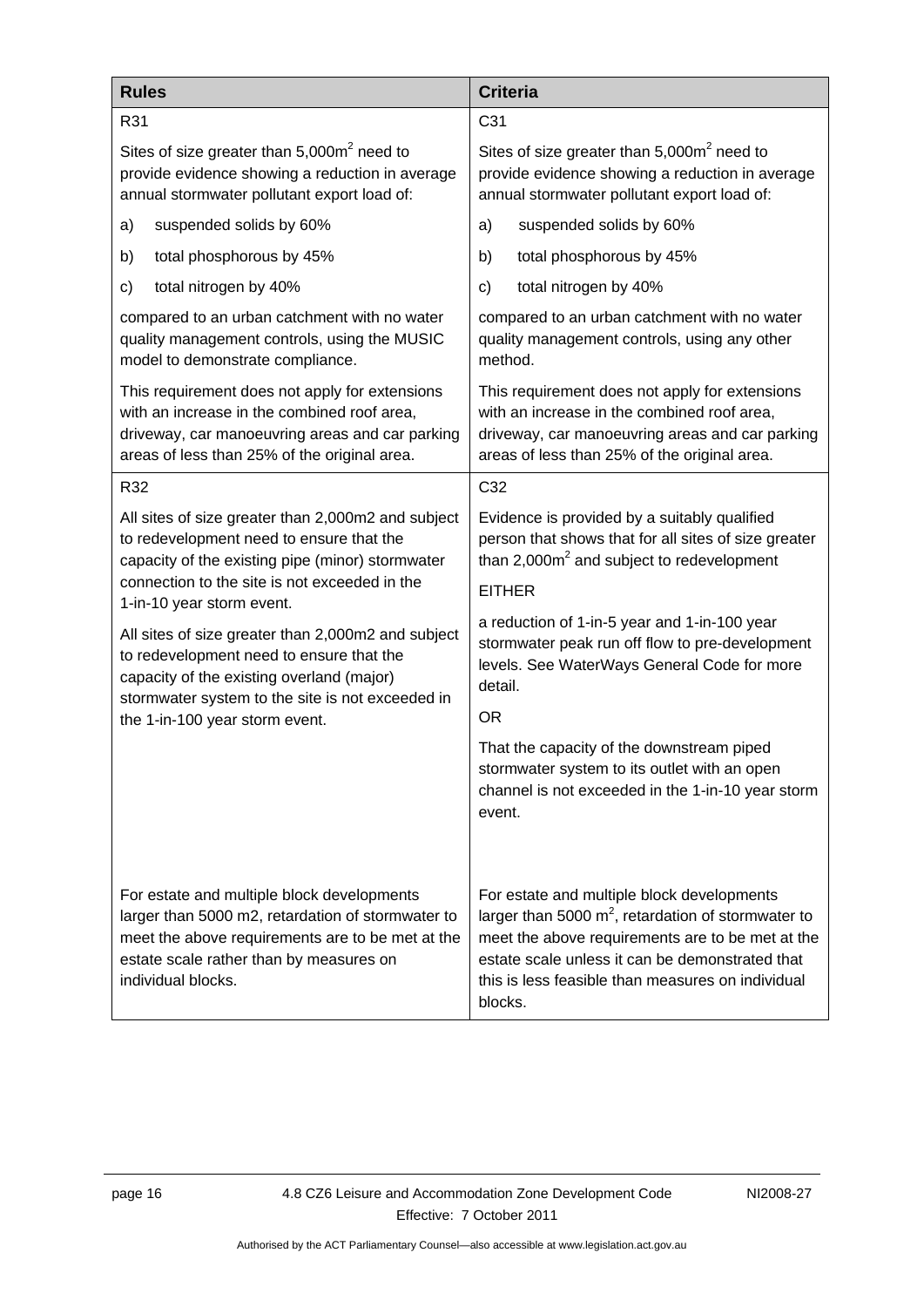| <b>Rules</b>                                                                                                                                                                                                                                                                                                                                                                                                                                                                                                                                                                                                                                                                                                                                                            | <b>Criteria</b>                                                                                                                                                                                                                                                                                              |
|-------------------------------------------------------------------------------------------------------------------------------------------------------------------------------------------------------------------------------------------------------------------------------------------------------------------------------------------------------------------------------------------------------------------------------------------------------------------------------------------------------------------------------------------------------------------------------------------------------------------------------------------------------------------------------------------------------------------------------------------------------------------------|--------------------------------------------------------------------------------------------------------------------------------------------------------------------------------------------------------------------------------------------------------------------------------------------------------------|
| 6.2 Heritage                                                                                                                                                                                                                                                                                                                                                                                                                                                                                                                                                                                                                                                                                                                                                            |                                                                                                                                                                                                                                                                                                              |
| R33                                                                                                                                                                                                                                                                                                                                                                                                                                                                                                                                                                                                                                                                                                                                                                     | C <sub>33</sub>                                                                                                                                                                                                                                                                                              |
| In accordance with section 148 of the Planning<br>and Development Act 2007, applications for<br>development on land or buildings subject to<br>interim or full heritage registration are to be<br>accompanied by advice from the Heritage<br>Council stating that the development meets the<br>requirements of the Heritage Act 2004.                                                                                                                                                                                                                                                                                                                                                                                                                                   | If advice from the Heritage Council is required,<br>but not provided, then the application will be<br>referred to the Heritage Council in accordance<br>with the requirements of the Planning and<br>Development Act 2007.                                                                                   |
| 6.3 Trees                                                                                                                                                                                                                                                                                                                                                                                                                                                                                                                                                                                                                                                                                                                                                               |                                                                                                                                                                                                                                                                                                              |
| R34                                                                                                                                                                                                                                                                                                                                                                                                                                                                                                                                                                                                                                                                                                                                                                     | C34                                                                                                                                                                                                                                                                                                          |
| In accordance with section 148 of the Planning<br>and Development Act 2007, where the<br>development proposal requires groundwork<br>within the tree protection zone of a protected tree,<br>or is likely to cause damage to or removal of, any<br>protected trees, the application must be<br>accompanied by a Tree Management Plan<br>approved under the Tree Protection Act 2005.<br>Note: "Protected tree" is defined under the Tree Protection<br>Act 2005.                                                                                                                                                                                                                                                                                                        | If an approved Tree Management Plan is<br>required, but not provided, then a draft Tree<br>Management Plan is to accompany the<br>application. The draft Tree Management Plan will<br>be referred to the relevant agency in accordance<br>with the requirements of the Planning and<br>Development Act 2007. |
| R35                                                                                                                                                                                                                                                                                                                                                                                                                                                                                                                                                                                                                                                                                                                                                                     | C <sub>35</sub>                                                                                                                                                                                                                                                                                              |
| Trees on development sites may be removed<br>only with the prior agreement in writing of the<br>Territory.                                                                                                                                                                                                                                                                                                                                                                                                                                                                                                                                                                                                                                                              | Retained trees are protected and maintained<br>during construction to the satisfaction of the<br>Territory.                                                                                                                                                                                                  |
| 6.4 Hazardous Material                                                                                                                                                                                                                                                                                                                                                                                                                                                                                                                                                                                                                                                                                                                                                  |                                                                                                                                                                                                                                                                                                              |
| R <sub>36</sub>                                                                                                                                                                                                                                                                                                                                                                                                                                                                                                                                                                                                                                                                                                                                                         | C <sub>36</sub>                                                                                                                                                                                                                                                                                              |
| For the demolition of multi-unit housing (including<br>garages and carports) constructed* prior to 1985,<br>and Commercial / Industrial premises constructed<br>prior to 2005, a Hazardous Materials Survey<br>(including an asbestos survey) is carried out and<br>signed by an appropriately licensed person and is<br>endorsed by Environment Protection.<br>The Survey is provided and covers the disposal<br>of hazardous materials, showing that:<br>Hazardous material disposal (including<br>a)<br>asbestos) is to be at a licensed disposal<br>facility in the ACT<br>b) If hazardous materials are to be<br>b)<br>transported for disposal interstate, approval<br>from the Environment Protection Authority is<br>obtained prior to removal of material from | If an endorsed Hazardous Materials Survey is not<br>provided the application will be referred to the<br>relevant agency in accordance with the<br>requirements of the Planning and Development<br>Act 2007.                                                                                                  |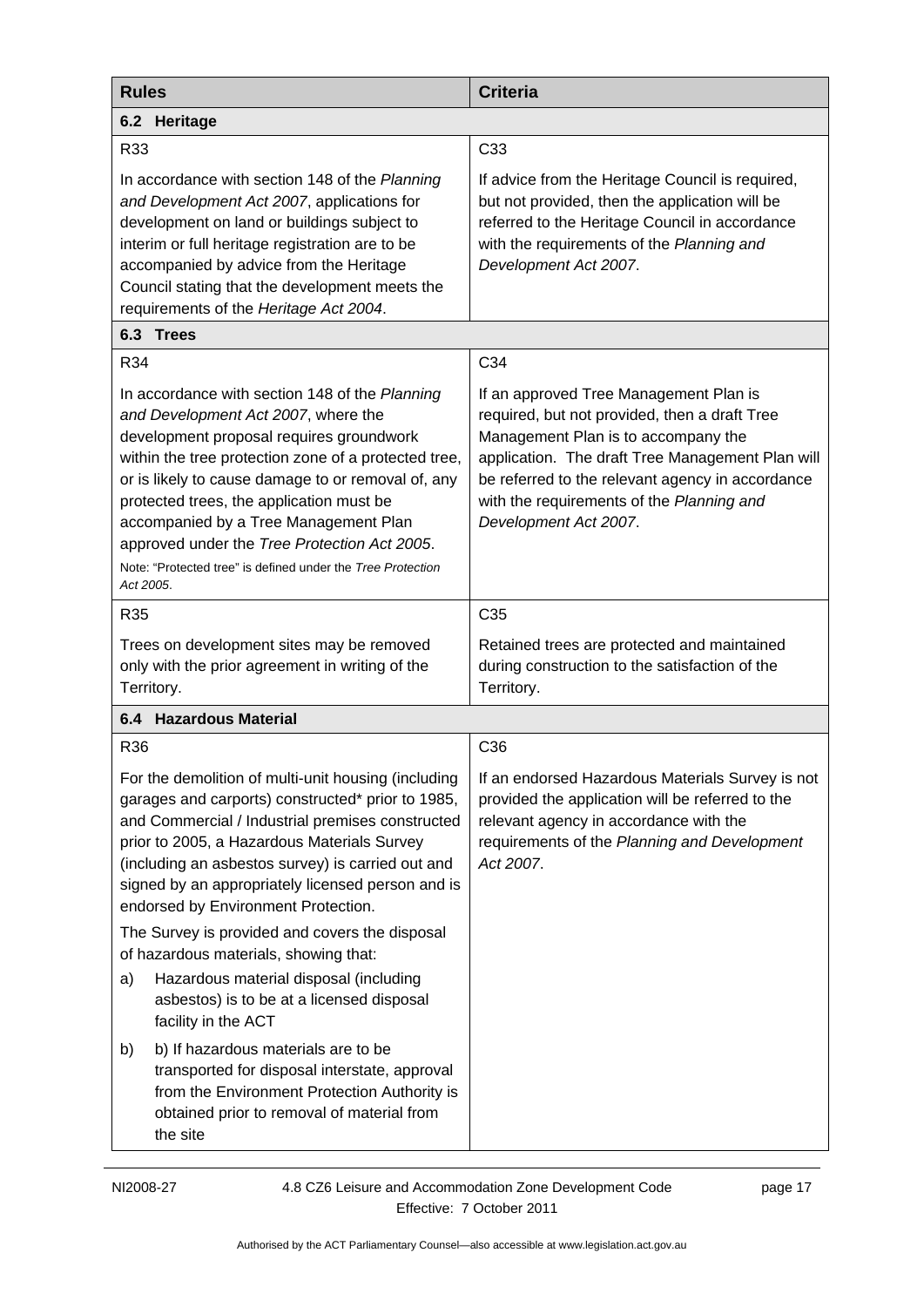<span id="page-21-2"></span><span id="page-21-1"></span><span id="page-21-0"></span>

| <b>Rules</b>                                                                                                                                                                                                                                                                                                                                                                                          | <b>Criteria</b>                                                                                                                                                                                                                                                                                        |  |
|-------------------------------------------------------------------------------------------------------------------------------------------------------------------------------------------------------------------------------------------------------------------------------------------------------------------------------------------------------------------------------------------------------|--------------------------------------------------------------------------------------------------------------------------------------------------------------------------------------------------------------------------------------------------------------------------------------------------------|--|
| c)<br>An appropriately licensed contractor is<br>engaged for the removal and transport of all<br>hazardous materials (including asbestos)<br>present at the site.                                                                                                                                                                                                                                     |                                                                                                                                                                                                                                                                                                        |  |
| * construction date means the date when the<br>Certificate of Occupancy was issued                                                                                                                                                                                                                                                                                                                    |                                                                                                                                                                                                                                                                                                        |  |
| 6.5 Contamination                                                                                                                                                                                                                                                                                                                                                                                     |                                                                                                                                                                                                                                                                                                        |  |
| R37                                                                                                                                                                                                                                                                                                                                                                                                   | C37                                                                                                                                                                                                                                                                                                    |  |
| A statement is provided that the potential for land<br>contamination has been assessed in accordance<br>with the ACT Government Strategic Plan -<br>Contaminated Sites Management 1995 and the<br><b>ACT Environment Protection Authority</b><br><b>Contaminated Sites Environmental Protection</b><br>Policy 2000, and it is demonstrated that the land<br>is suitable for the proposed development. | If a statement that the site has been assessed is<br>not provided, the application will be referred to<br>the relevant agency in accordance with the<br>requirements of the Planning and Development<br>Act 2007.                                                                                      |  |
| 6.6 Erosion and Sediment Control                                                                                                                                                                                                                                                                                                                                                                      |                                                                                                                                                                                                                                                                                                        |  |
| <b>R38</b>                                                                                                                                                                                                                                                                                                                                                                                            | C38                                                                                                                                                                                                                                                                                                    |  |
| For sites less than 0.3 of a hectare, a plan is<br>provided to demonstrate that the development<br>complies with the ACT Environment Protection<br>Authority, Environment Protection Guidelines for<br>Construction and Land Development in the ACT,<br>August 2007.                                                                                                                                  | If a plan is not provided, the application will be<br>referred to the relevant agency in accordance<br>with the requirements of the Planning and<br>Development Act 2007.                                                                                                                              |  |
| R39                                                                                                                                                                                                                                                                                                                                                                                                   | C <sub>39</sub>                                                                                                                                                                                                                                                                                        |  |
| For development on a site greater than 0.3 of a<br>hectare, the application is accompanied by an<br>Erosion and Sediment Control Plan endorsed by<br><b>ACT Environment Protection.</b>                                                                                                                                                                                                               | If an endorsed Sediment and Erosion Control<br>Plan is not provided the application will be<br>referred to the relevant agency in accordance<br>with the requirements of the Planning and<br>Development Act 2007.                                                                                     |  |
| <b>6.7 Excavation</b>                                                                                                                                                                                                                                                                                                                                                                                 |                                                                                                                                                                                                                                                                                                        |  |
| There is no applicable rule.                                                                                                                                                                                                                                                                                                                                                                          | C40<br>Onsite cut and fill is minimised and managed to                                                                                                                                                                                                                                                 |  |
|                                                                                                                                                                                                                                                                                                                                                                                                       | ameliorate negative off site impacts.                                                                                                                                                                                                                                                                  |  |
| 6.8 Wind                                                                                                                                                                                                                                                                                                                                                                                              |                                                                                                                                                                                                                                                                                                        |  |
| There is no applicable rule.                                                                                                                                                                                                                                                                                                                                                                          | C41<br>For buildings higher than 19 m but less than<br>28 m, a wind assessment report prepared by a<br>suitably qualified person demonstrates that the<br>development will not impact adversely on safety<br>and comfort in the public realm and other open<br>spaces associated with the development. |  |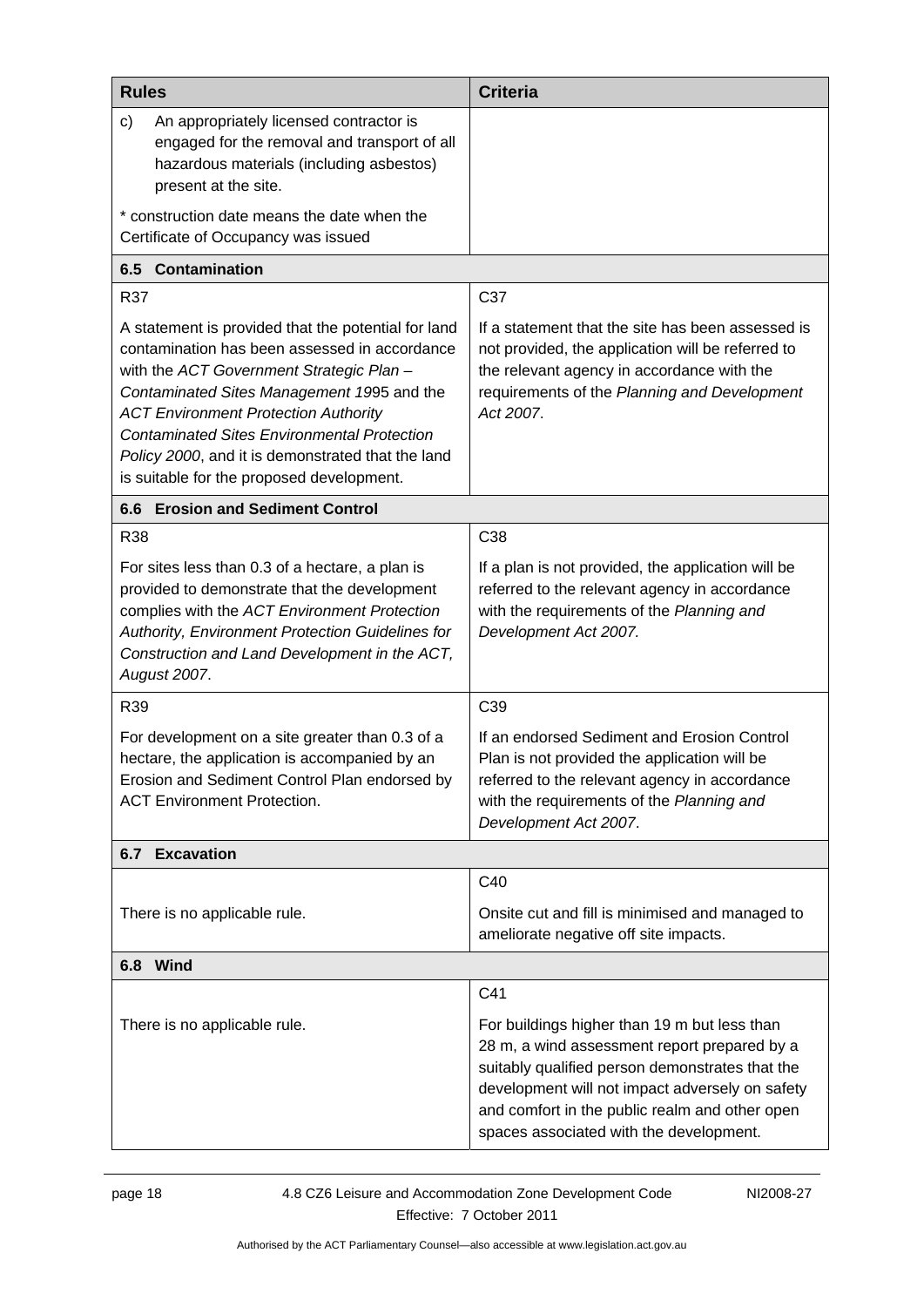<span id="page-22-2"></span><span id="page-22-1"></span><span id="page-22-0"></span>

| <b>Rules</b>                                                                                                                                                                                                             | <b>Criteria</b>                                                                                                                                                                                         |
|--------------------------------------------------------------------------------------------------------------------------------------------------------------------------------------------------------------------------|---------------------------------------------------------------------------------------------------------------------------------------------------------------------------------------------------------|
| R42                                                                                                                                                                                                                      |                                                                                                                                                                                                         |
| For buildings higher than 28 m, a report on wind<br>testing conducted by a suitably qualified person<br>establishes that the following wind speeds are<br>met by the development:                                        | This is a mandatory requirement. There is no<br>applicable criterion.                                                                                                                                   |
| a)<br>main pedestrian areas and routes: 10 m/s,<br>and                                                                                                                                                                   |                                                                                                                                                                                                         |
| b)<br>all other streets and public places:<br>$16 \text{ m/s}.$                                                                                                                                                          |                                                                                                                                                                                                         |
| 6.9 Air Emissions - Odours                                                                                                                                                                                               |                                                                                                                                                                                                         |
| R43                                                                                                                                                                                                                      | C43                                                                                                                                                                                                     |
| A statement is provided that all exhaust and<br>ventilation systems for food retail premises are<br>installed and operated to comply with AS1668.1<br>The Use of Ventilation and Air-conditioning in<br><b>Buildings</b> | This is a mandatory requirement. There is no<br>applicable criterion.                                                                                                                                   |
| 6.10 Noise                                                                                                                                                                                                               |                                                                                                                                                                                                         |
| R44                                                                                                                                                                                                                      | C44                                                                                                                                                                                                     |
| A Noise Management Plan, prepared by an<br>accredited acoustic specialist who is a member of<br>the Australian Acoustical Society, endorsed by<br>Environment Protection is provided for the<br>following uses:          | If an endorsed Noise Management Plan is not<br>provided, the application will be referred to the<br>relevant agency in accordance with the<br>requirements of the Planning and Development<br>Act 2007. |
| -club                                                                                                                                                                                                                    |                                                                                                                                                                                                         |
| -drink establishment                                                                                                                                                                                                     |                                                                                                                                                                                                         |
| -hotel                                                                                                                                                                                                                   |                                                                                                                                                                                                         |
| -industry (except light industry)                                                                                                                                                                                        |                                                                                                                                                                                                         |
| -indoor entertainment facility                                                                                                                                                                                           |                                                                                                                                                                                                         |
| -restaurant                                                                                                                                                                                                              |                                                                                                                                                                                                         |
| The Noise Management Plan details the design,<br>siting and construction methods, which will be<br>used to minimise the impact of noise on<br>neighbours.                                                                |                                                                                                                                                                                                         |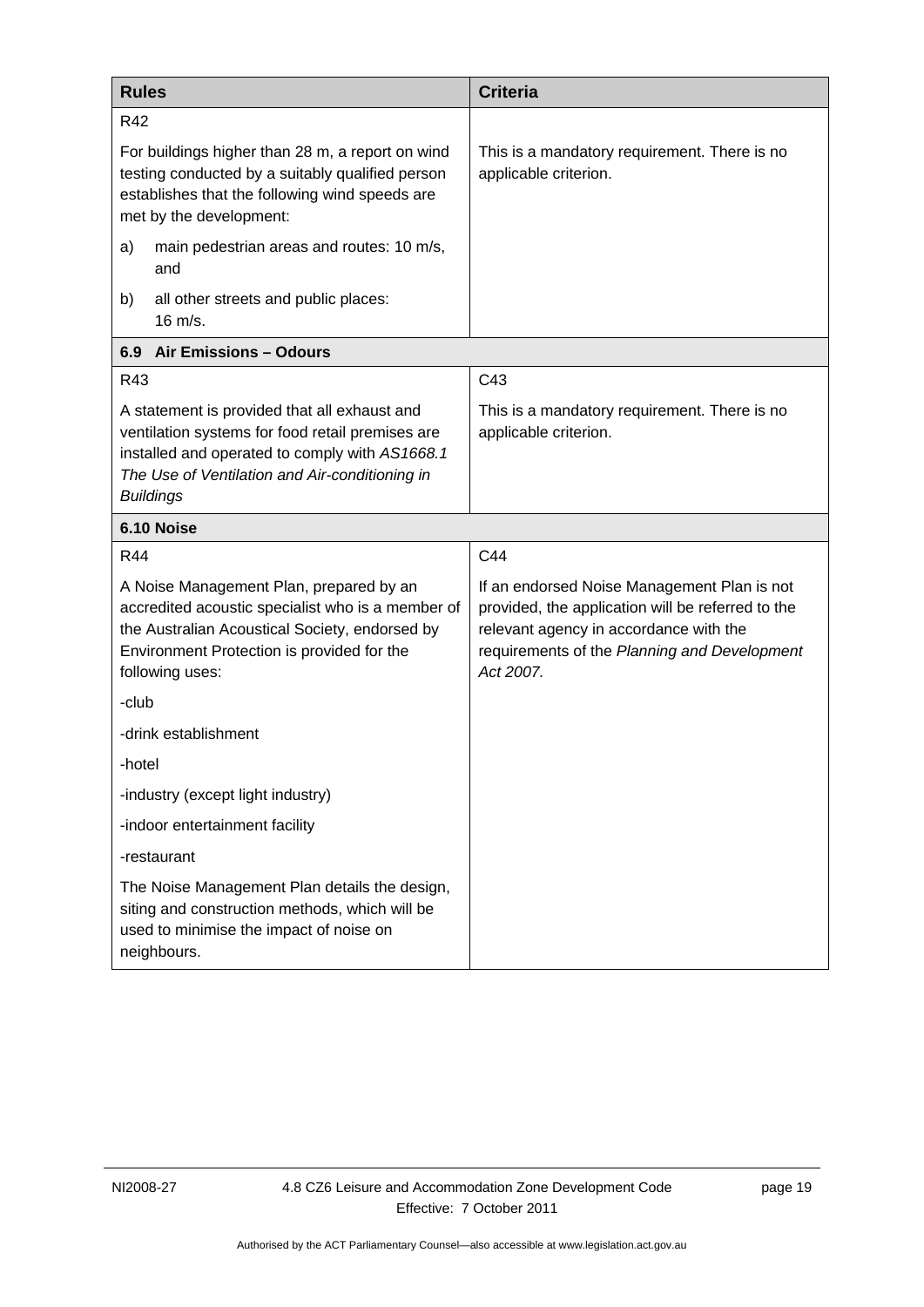# **Element 7: Services**

**Intent:** 

a) To ensure, to the satisfaction of the relevant authority, provision of all necessary onsite services required for the construction and operation stages of the proposed use

<span id="page-23-2"></span><span id="page-23-1"></span><span id="page-23-0"></span>

| <b>Rules</b>                                                                                                                                                                                                                                                                                                                                                                                                                        | <b>Criteria</b>                                                                                                                                                                                                               |  |
|-------------------------------------------------------------------------------------------------------------------------------------------------------------------------------------------------------------------------------------------------------------------------------------------------------------------------------------------------------------------------------------------------------------------------------------|-------------------------------------------------------------------------------------------------------------------------------------------------------------------------------------------------------------------------------|--|
| <b>Waste Management</b><br>7.1                                                                                                                                                                                                                                                                                                                                                                                                      |                                                                                                                                                                                                                               |  |
| R45                                                                                                                                                                                                                                                                                                                                                                                                                                 | C45                                                                                                                                                                                                                           |  |
| In accordance with section 148 of the Planning<br>and Development Act 2007, applications are to<br>be accompanied by a statement of compliance<br>from the Department of Territory and Municipal<br>Services stating that the waste facilities and<br>management associated with the development<br>are in accordance with the current version of the<br>Development Control Code for Best Practice<br>Waste Management in the ACT. | If a statement of compliance is not provided the<br>application will be referred to the Department of<br>Territory and Municipal Services in accordance<br>with the requirements of the Planning and<br>Development Act 2007. |  |
| <b>R46</b>                                                                                                                                                                                                                                                                                                                                                                                                                          | C46                                                                                                                                                                                                                           |  |
| A Statement of Compliance from the relevant<br>agency is provided, which confirms that the<br>discharge (or potential discharge by accident or<br>spillage) of non-domestic liquid waste to the<br>sewerage or stormwater networks complies with<br>utility standards and requirements.                                                                                                                                             | If a Statement of Compliance is not provided the<br>application will be referred to the relevant agency<br>in accordance with the requirements of the<br>Planning and Development Act 2007.                                   |  |
| 7.2 Servicing and Site Management                                                                                                                                                                                                                                                                                                                                                                                                   |                                                                                                                                                                                                                               |  |
| <b>R47</b>                                                                                                                                                                                                                                                                                                                                                                                                                          | C47                                                                                                                                                                                                                           |  |
| In accordance with section 148 of the Planning<br>and Development Act 2007, the application is<br>accompanied by a Statement of Endorsement<br>from the relevant agency stating that the waste<br>facilities and management associated with the<br>development are in accordance with the Design<br>Standards for Urban Infrastructure.                                                                                             | If a Statement of Endorsement is not provided the<br>application will be referred to the relevant agency<br>in accordance with the requirements of the<br>Planning and Development Act 2007.                                  |  |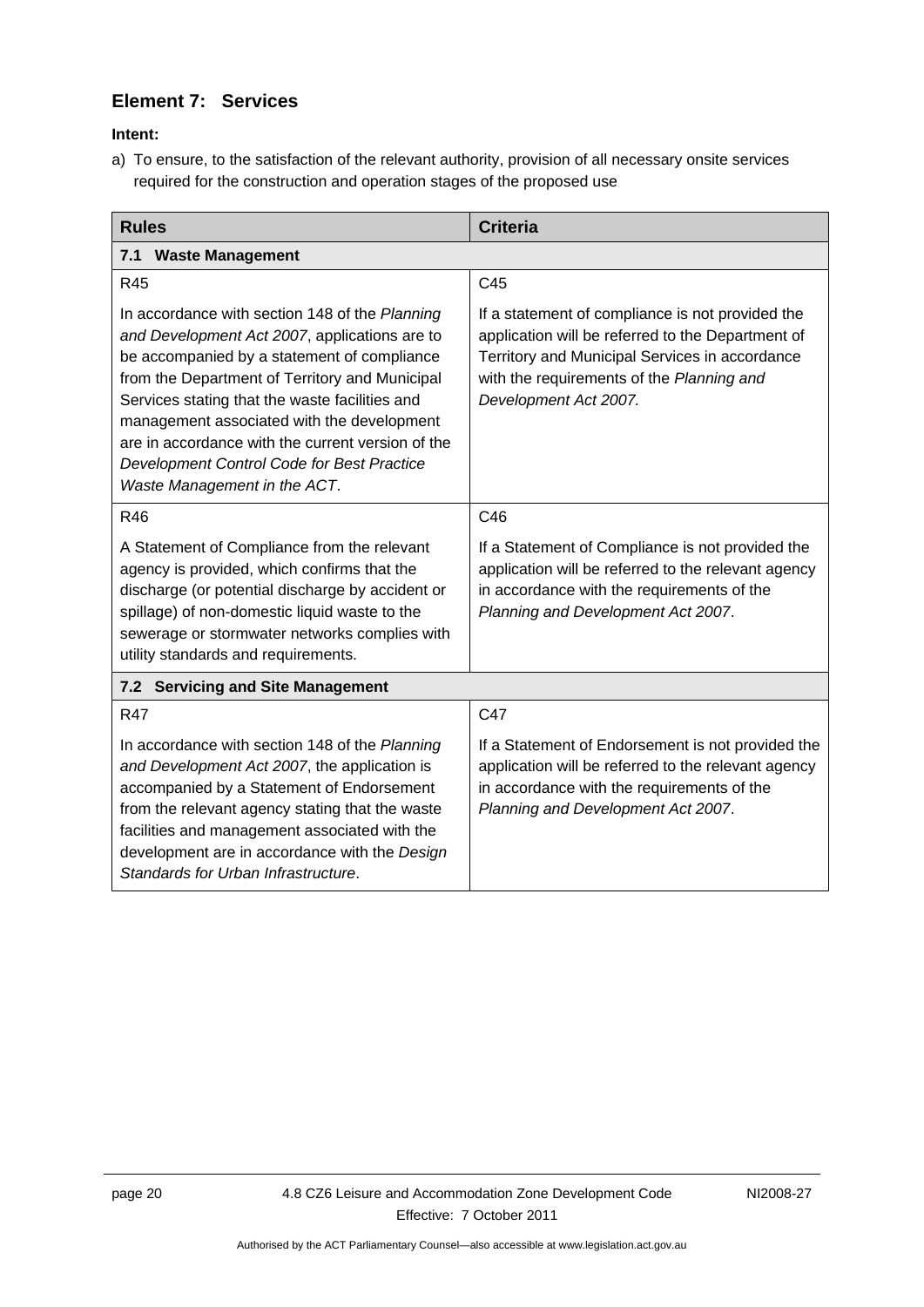| <b>Rules</b>                                                                                                                                                                                                                                                                                                                                                         | <b>Criteria</b>                                                                                                                                                                             |
|----------------------------------------------------------------------------------------------------------------------------------------------------------------------------------------------------------------------------------------------------------------------------------------------------------------------------------------------------------------------|---------------------------------------------------------------------------------------------------------------------------------------------------------------------------------------------|
| 7.3 Utilities                                                                                                                                                                                                                                                                                                                                                        |                                                                                                                                                                                             |
| <b>R48</b>                                                                                                                                                                                                                                                                                                                                                           | C48                                                                                                                                                                                         |
| A Statement of Compliance from each relevant<br>utility provider (for water, sewerage, stormwater,<br>electricity and gas) is provided, which confirms<br>that the location and nature of earthworks, utility<br>connections, proposed buildings, pavements and<br>landscape features comply with utility standards,<br>access provisions and asset clearance zones. | If a Statement of Compliance is not provided the<br>application will be referred to the relevant agency<br>in accordance with the requirements of the<br>Planning and Development Act 2007. |
| Note: Where there is a conflict between planning and utility<br>requirements, the utility requirements take precedence over<br>other provisions of this Code.                                                                                                                                                                                                        |                                                                                                                                                                                             |
| R49                                                                                                                                                                                                                                                                                                                                                                  |                                                                                                                                                                                             |
| All new permanent or long-term electricity supply<br>lines are underground                                                                                                                                                                                                                                                                                           | This is a mandatory requirement. There is no<br>applicable criterion.                                                                                                                       |
| 7.4 Waste Water                                                                                                                                                                                                                                                                                                                                                      |                                                                                                                                                                                             |
| <b>R50</b>                                                                                                                                                                                                                                                                                                                                                           | C <sub>50</sub>                                                                                                                                                                             |
| Subject to ACTEWAGL approval, all under cover<br>areas drain to the sewer.                                                                                                                                                                                                                                                                                           | This is a mandatory requirement. There is no<br>applicable criterion.                                                                                                                       |
| 7.5<br><b>Storage</b>                                                                                                                                                                                                                                                                                                                                                |                                                                                                                                                                                             |
| R <sub>51</sub>                                                                                                                                                                                                                                                                                                                                                      | C <sub>51</sub>                                                                                                                                                                             |
| Outdoor storage areas address all of the<br>following:                                                                                                                                                                                                                                                                                                               | Where the proposed use requires open areas for<br>storage of goods and materials, adequate                                                                                                  |
| a)<br>are located behind the building line                                                                                                                                                                                                                                                                                                                           | provision is included in the design and layout of<br>the site for these areas, and they do not encroach                                                                                     |
| b)<br>are screened from view from any road or<br>other public area                                                                                                                                                                                                                                                                                                   | on car parking, driveways or landscaped areas.                                                                                                                                              |
| do not encroach on car-parking areas,<br>C)<br>driveways, or landscape areas.                                                                                                                                                                                                                                                                                        |                                                                                                                                                                                             |
| 7.6 Easements                                                                                                                                                                                                                                                                                                                                                        |                                                                                                                                                                                             |
| <b>R52</b>                                                                                                                                                                                                                                                                                                                                                           |                                                                                                                                                                                             |
| There is no encroachment over easements or<br>rights of way.                                                                                                                                                                                                                                                                                                         | This is a mandatory requirement. There is no<br>applicable criterion.                                                                                                                       |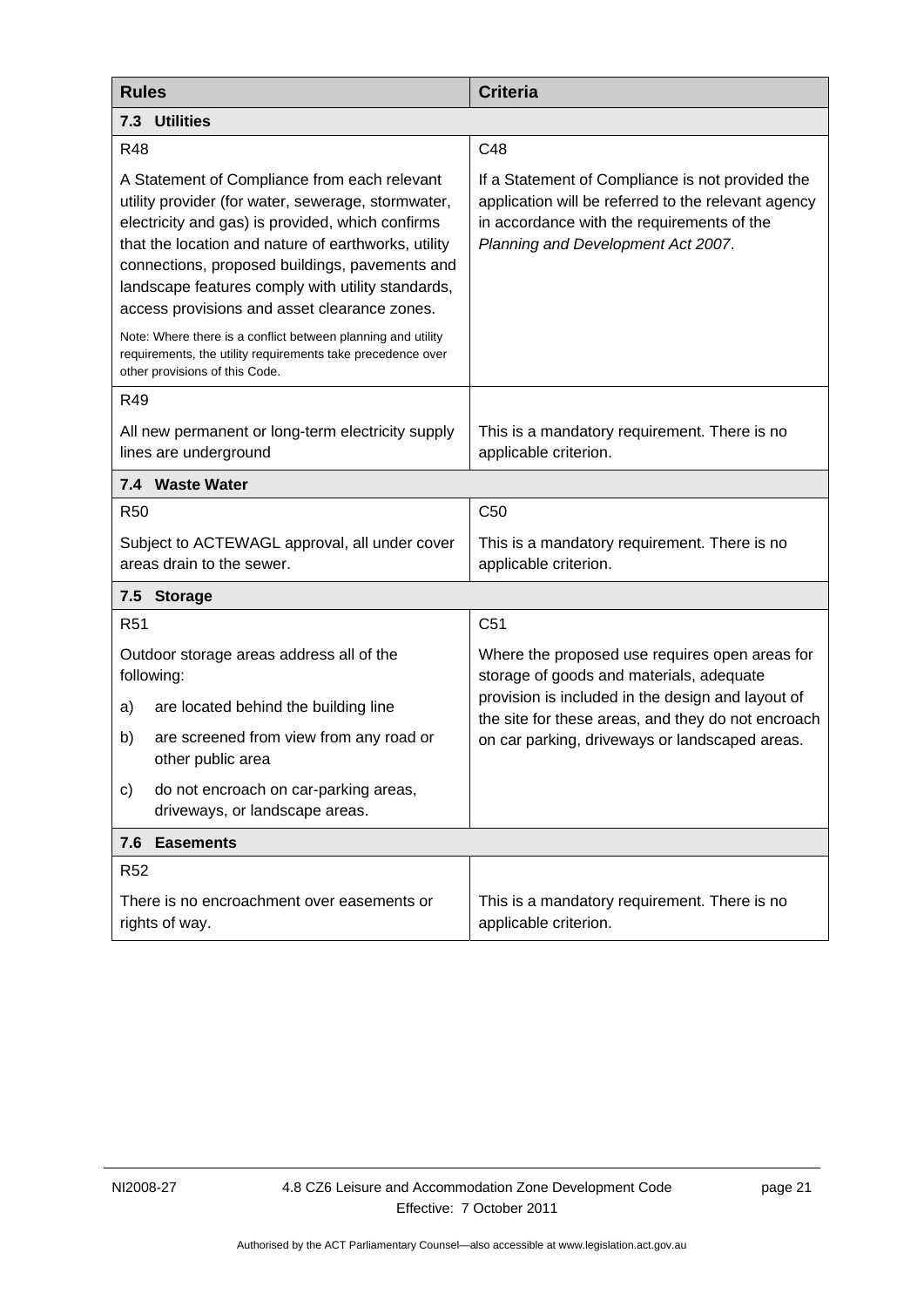# <span id="page-25-0"></span>**Part B – Site Specific Development Controls**

# **Element 1: Restrictions on Use**

- a) To ensure that development in leisure and accommodation areas does not undermine the function of commercial centres
- <span id="page-25-1"></span>b) To provide for additional uses in appropriate locations to complement tourist, recreation and leisure facilities and promote better use of existing infrastructure
- c) To promote leisure and recreation activities in Belconnen along the lake foreshore
- d) To provide for uses that relate functionally and visually to the Tuggeranong Town Centre and the Murrumbidgee River Corridor and/or the Lake, while protecting the water quality of the River

<span id="page-25-2"></span>

| <b>Rules</b>                                                                                                                                                                                            | <b>Criteria</b>                                                                                                                                                                                                                                                                                                                         |  |
|---------------------------------------------------------------------------------------------------------------------------------------------------------------------------------------------------------|-----------------------------------------------------------------------------------------------------------------------------------------------------------------------------------------------------------------------------------------------------------------------------------------------------------------------------------------|--|
| <b>Belconnen Section 65 and 187</b><br>1.1                                                                                                                                                              |                                                                                                                                                                                                                                                                                                                                         |  |
| R <sub>53</sub>                                                                                                                                                                                         |                                                                                                                                                                                                                                                                                                                                         |  |
| On Belconnen Sections 65 and 187 (Figure B1)<br>the following uses are permitted on upper floors<br>only:                                                                                               | This is a mandatory requirement. There is no<br>applicable criterion.                                                                                                                                                                                                                                                                   |  |
| Office<br>a)                                                                                                                                                                                            |                                                                                                                                                                                                                                                                                                                                         |  |
| <b>Residential use</b><br>b)                                                                                                                                                                            |                                                                                                                                                                                                                                                                                                                                         |  |
| 1.2 Yarralumla Section 102                                                                                                                                                                              |                                                                                                                                                                                                                                                                                                                                         |  |
| <b>R54</b>                                                                                                                                                                                              |                                                                                                                                                                                                                                                                                                                                         |  |
| For Yarralumla Section 102 Blocks 1, 7 and 20<br>(Figure B2):                                                                                                                                           | This is a mandatory requirement. There is no<br>applicable criterion.                                                                                                                                                                                                                                                                   |  |
| Shops a total maximum 500 $m^2$ excluding<br>a)<br>shops associated with or related to<br>entertainment, accommodation and leisure<br>uses                                                              |                                                                                                                                                                                                                                                                                                                                         |  |
| Offices a total maximum of 1500 $m^2$ .<br>b)                                                                                                                                                           |                                                                                                                                                                                                                                                                                                                                         |  |
| 1.3<br>Greenway Sections 28 and 46 and Lake Tuggeranong                                                                                                                                                 |                                                                                                                                                                                                                                                                                                                                         |  |
| <b>R55</b>                                                                                                                                                                                              | C <sub>55</sub>                                                                                                                                                                                                                                                                                                                         |  |
| Land uses or subdivisions on Greenway Section<br>28 and Section 46 that may jeopardise water<br>quality or the visual character of the river corridor<br>or lake foreshores are prohibited (Figure B3). | Land uses on Greenway Section 28 and Section<br>46 are compatible visually and functionally with<br>both the town centre and the river and lake<br>environments, have minimal servicing and<br>structural demands and generally contain storm<br>water runoff on-site, or direct stormwater away<br>from the river to Lake Tuggeranong. |  |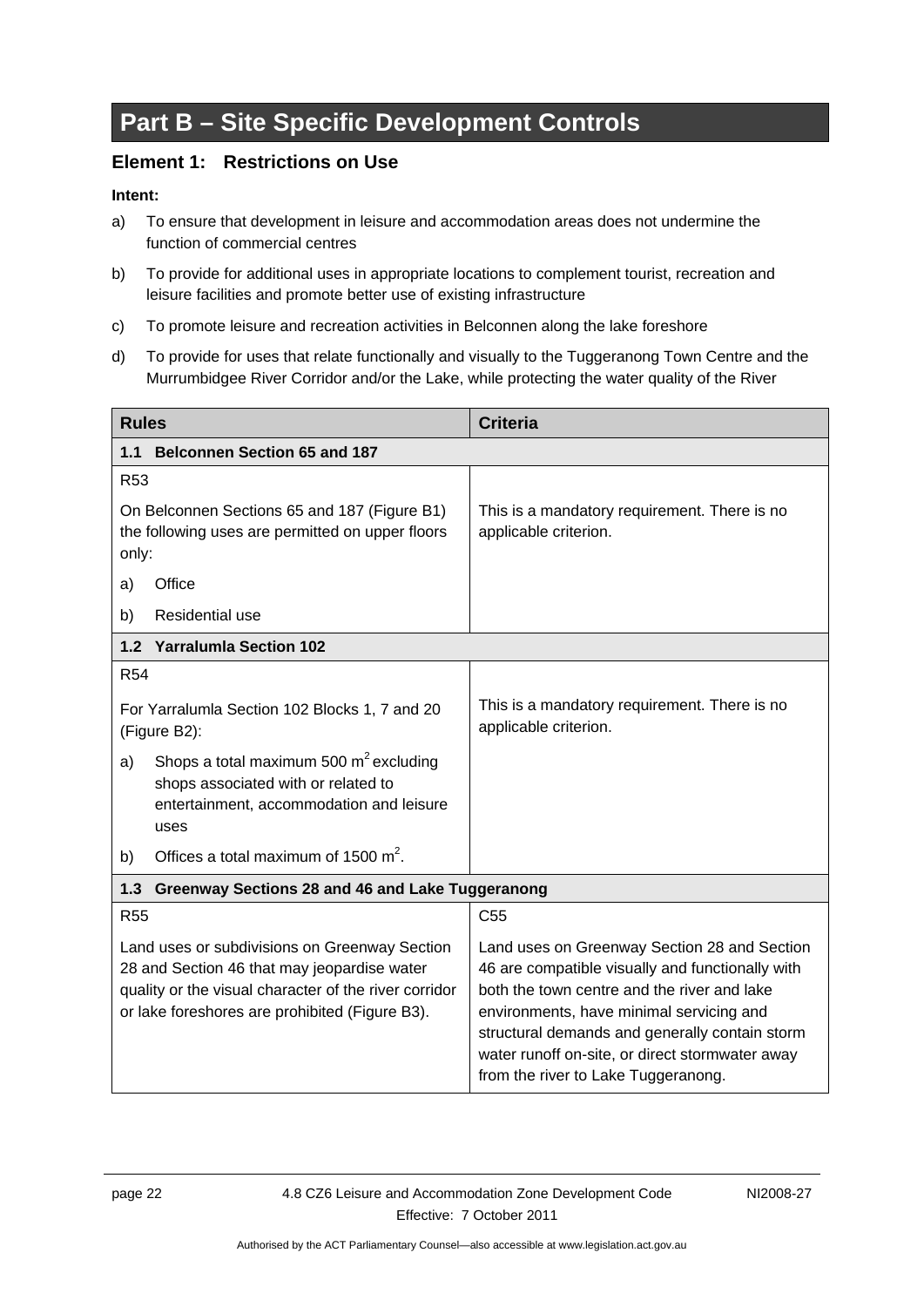<span id="page-26-3"></span><span id="page-26-2"></span><span id="page-26-1"></span><span id="page-26-0"></span>

| <b>Rules</b>                                                                                                                                                                                                    | <b>Criteria</b>                                                       |
|-----------------------------------------------------------------------------------------------------------------------------------------------------------------------------------------------------------------|-----------------------------------------------------------------------|
| <b>Narrabundah Section 34 Block 1</b><br>1.4                                                                                                                                                                    |                                                                       |
| <b>R55A</b>                                                                                                                                                                                                     |                                                                       |
| Where permitted, all multi-unit housing is<br>designed to comply with Part $A(3) - RZ3 - Urban$<br>Residential Zone, Part B and Part C(3) of the<br>Residential Zones - Multi Unit Housing<br>Development Code. | This is a mandatory requirement. There is no<br>applicable criterion. |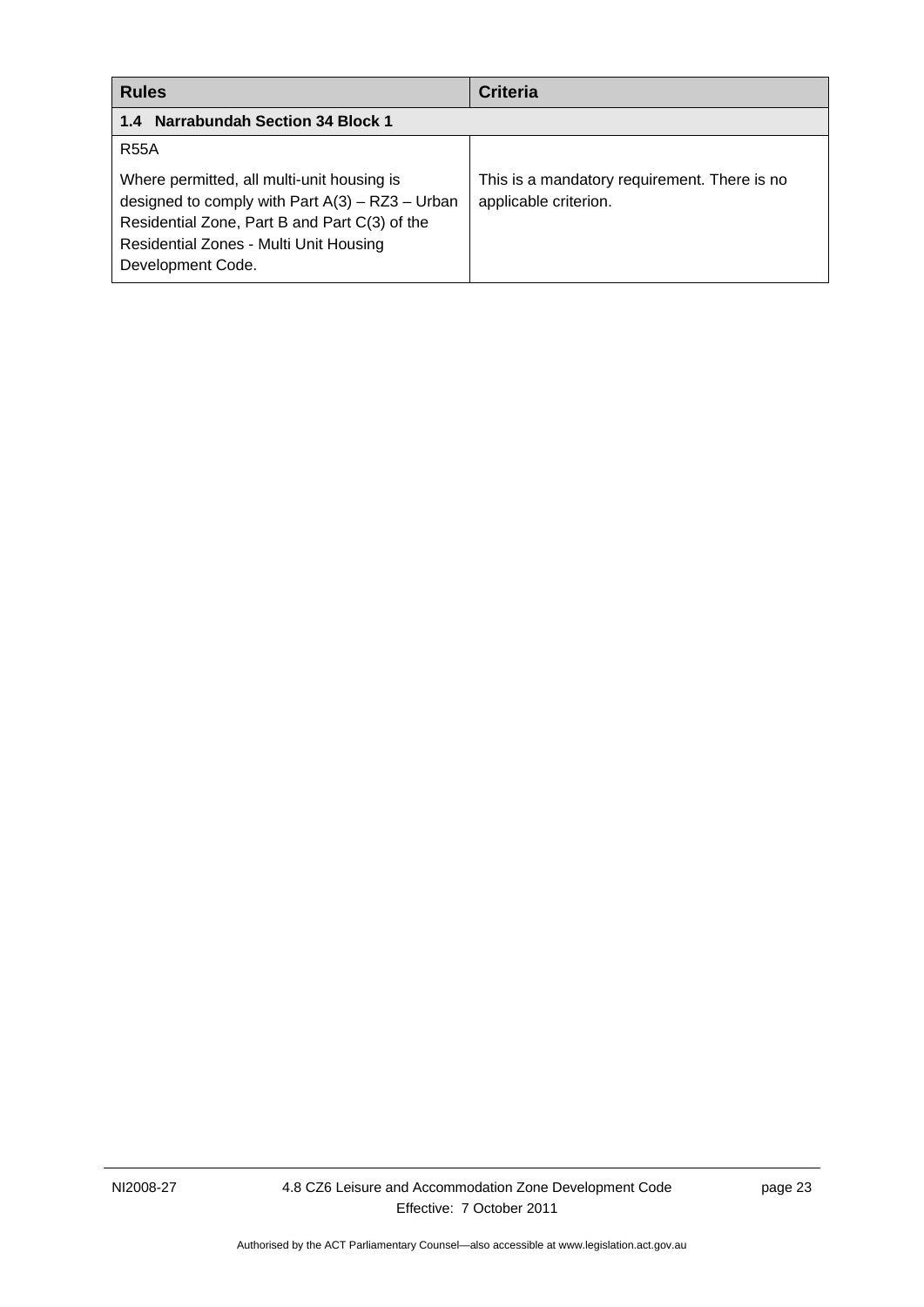# **Element 2: Building and Site Controls**

- a) To ensure that buildings are compatible with the built form, siting and scale of development in adjacent areas or the desired future character of the area established within the Plan.
- b) To provide for development that relates functionally and visually to the Tuggeranong Town Centre and the Murrumbidgee River Corridor and/or the Lake, while protecting the water quality of the River

| <b>Rules</b>                                | <b>Criteria</b>                                                                                                                                                                                                                                                                                                                                                                                                                                                                                                  |
|---------------------------------------------|------------------------------------------------------------------------------------------------------------------------------------------------------------------------------------------------------------------------------------------------------------------------------------------------------------------------------------------------------------------------------------------------------------------------------------------------------------------------------------------------------------------|
| <b>Belconnen Sections 65 and 187</b><br>2.1 |                                                                                                                                                                                                                                                                                                                                                                                                                                                                                                                  |
|                                             | C <sub>56</sub>                                                                                                                                                                                                                                                                                                                                                                                                                                                                                                  |
| There is no applicable rule.                | For Belconnen Sections 65 and 187 (Figure B1)<br>building heights comply with all of the<br>a)<br>following:<br>are compatible with existing, or future<br>i)<br>desired character of, adjacent<br>development<br>ii) are appropriate to the scale and function<br>of the use<br>iii) minimise detrimental impacts including<br>overshadowing and excessive scale.<br>Maximum building heights are:<br>b)<br>4 storeys on southern and western<br>i)<br>boundary of Section 187; and<br>ii) 2 storeys elsewhere. |
|                                             | C <sub>57</sub>                                                                                                                                                                                                                                                                                                                                                                                                                                                                                                  |
| There is no applicable rule.                | Setbacks on Belconnen Section 65 and 187<br>(Figure B1) retain a continuous pedestrian plaza<br>along the shore of Lake Ginninderra.                                                                                                                                                                                                                                                                                                                                                                             |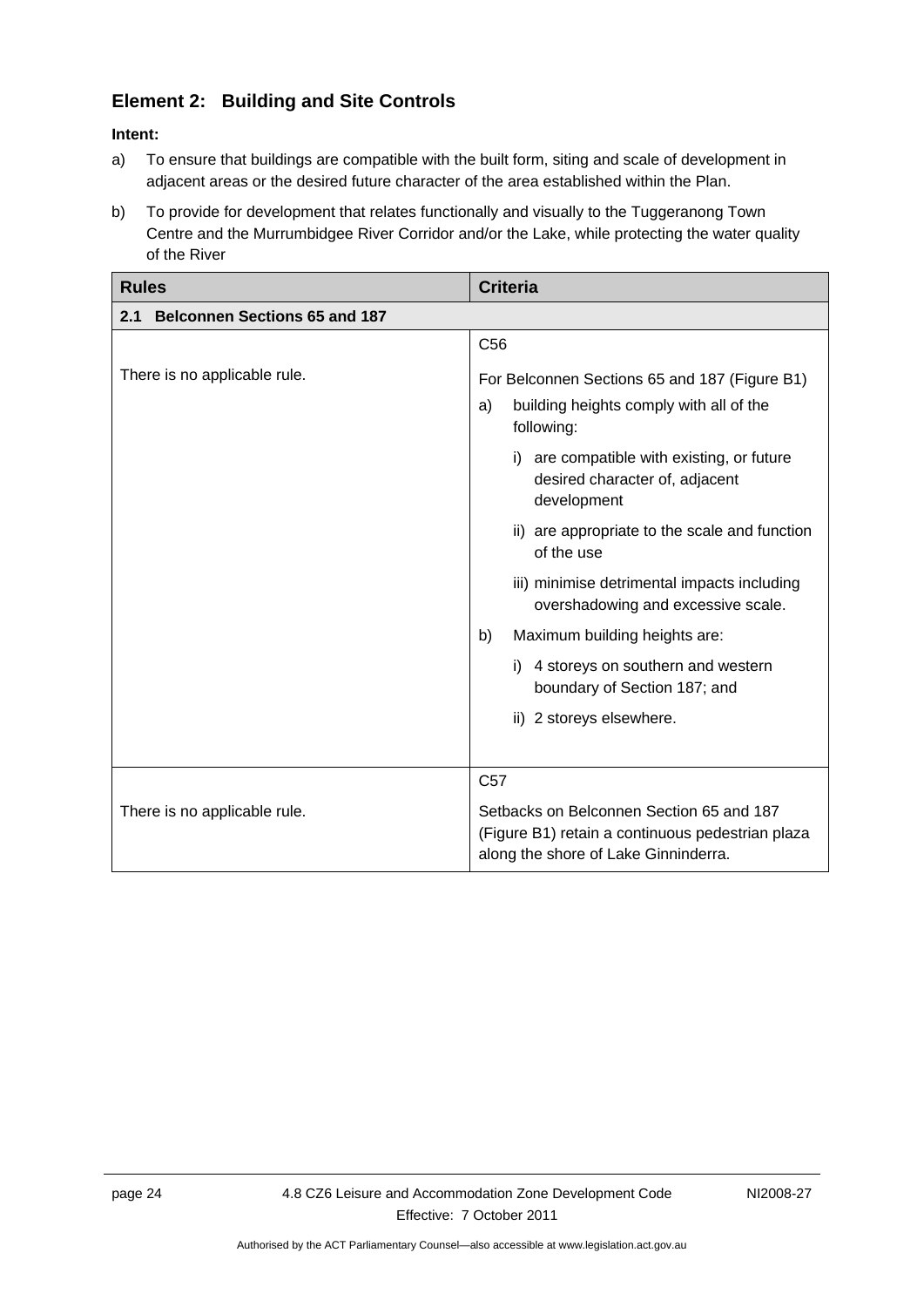<span id="page-28-4"></span><span id="page-28-3"></span><span id="page-28-2"></span><span id="page-28-1"></span><span id="page-28-0"></span>

| <b>Rules</b>                                                                                                 | <b>Criteria</b>                                                                                                              |  |
|--------------------------------------------------------------------------------------------------------------|------------------------------------------------------------------------------------------------------------------------------|--|
| 2.2 Yarralumla Section 102                                                                                   |                                                                                                                              |  |
|                                                                                                              | C <sub>58</sub>                                                                                                              |  |
| There is no applicable rule.                                                                                 | For Yarralumla Section 102 (Figure B2)                                                                                       |  |
|                                                                                                              | Building heights comply with all of the<br>a)<br>following:                                                                  |  |
|                                                                                                              | i) are compatible with existing, or future<br>desired character of, adjacent<br>development                                  |  |
|                                                                                                              | ii) are appropriate to the scale and function<br>of the use                                                                  |  |
|                                                                                                              | iii) minimise detrimental impacts including<br>overshadowing and excessive scale.                                            |  |
|                                                                                                              | Maximum building heights are:<br>b)                                                                                          |  |
|                                                                                                              | 3 storeys for residential use; and<br>İ).                                                                                    |  |
|                                                                                                              | ii) 2 storeys for other uses.                                                                                                |  |
| R <sub>59</sub>                                                                                              | C <sub>59</sub>                                                                                                              |  |
| Minimum setbacks are 20m on the northern and<br>eastern boundaries of Yarralumla Section 102<br>(Figure B2). | The impact of development on adjacent uses is<br>minimised.                                                                  |  |
| 2.3 Greenway Sections 28 and 46 and Lake Tuggeranong                                                         |                                                                                                                              |  |
|                                                                                                              | C60                                                                                                                          |  |
| There is no applicable rule.                                                                                 | For Greenway Sections 28 and 46 (Figure B3) a)<br>Development does not prejudice water<br>quality in the Murrumbidgee River. |  |
|                                                                                                              | Development intensity is low and allows for<br>b)<br>point source retention of storm water and<br>landscaping opportunities. |  |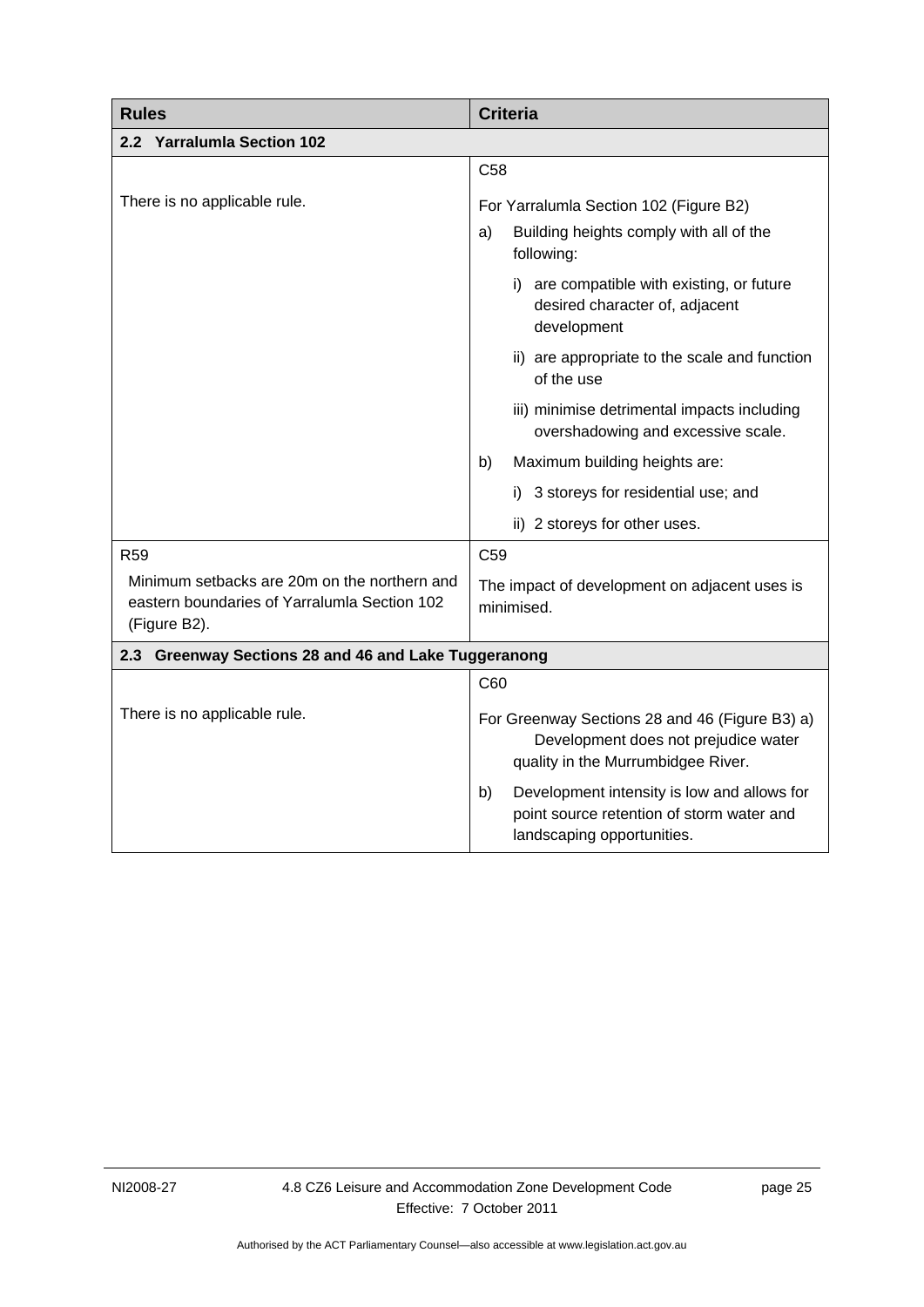# **Element 3: Built form**

## <span id="page-29-0"></span>**Intent:**

a) To ensure that buildings are compatible with the built form, siting and scale of development in adjacent areas

| <b>Rules</b>                                                 | <b>Criteria</b>                                                                                                                                                      |
|--------------------------------------------------------------|----------------------------------------------------------------------------------------------------------------------------------------------------------------------|
| <b>Nicholls Section 2 and Section 39 (Gold Creek)</b><br>3.1 |                                                                                                                                                                      |
|                                                              | C61                                                                                                                                                                  |
| There is no applicable rule.                                 | Development within and adjacent to the<br>Ginninderra Village Complex heritage area is<br>sympathetic in materials and form to the historic<br>features of the area. |



# **Figure B1 Belconnen Section 65 and 187**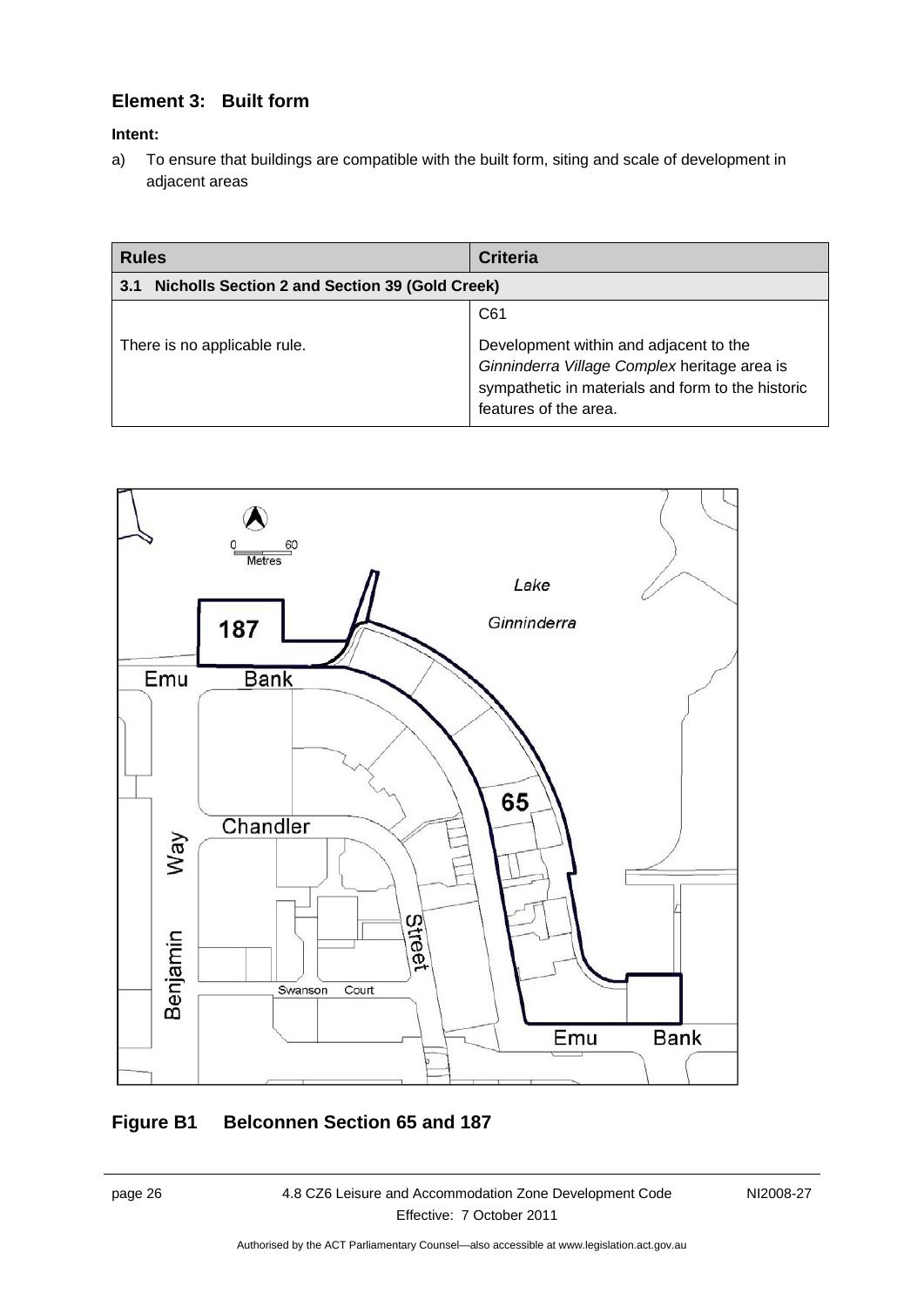<span id="page-30-1"></span><span id="page-30-0"></span>